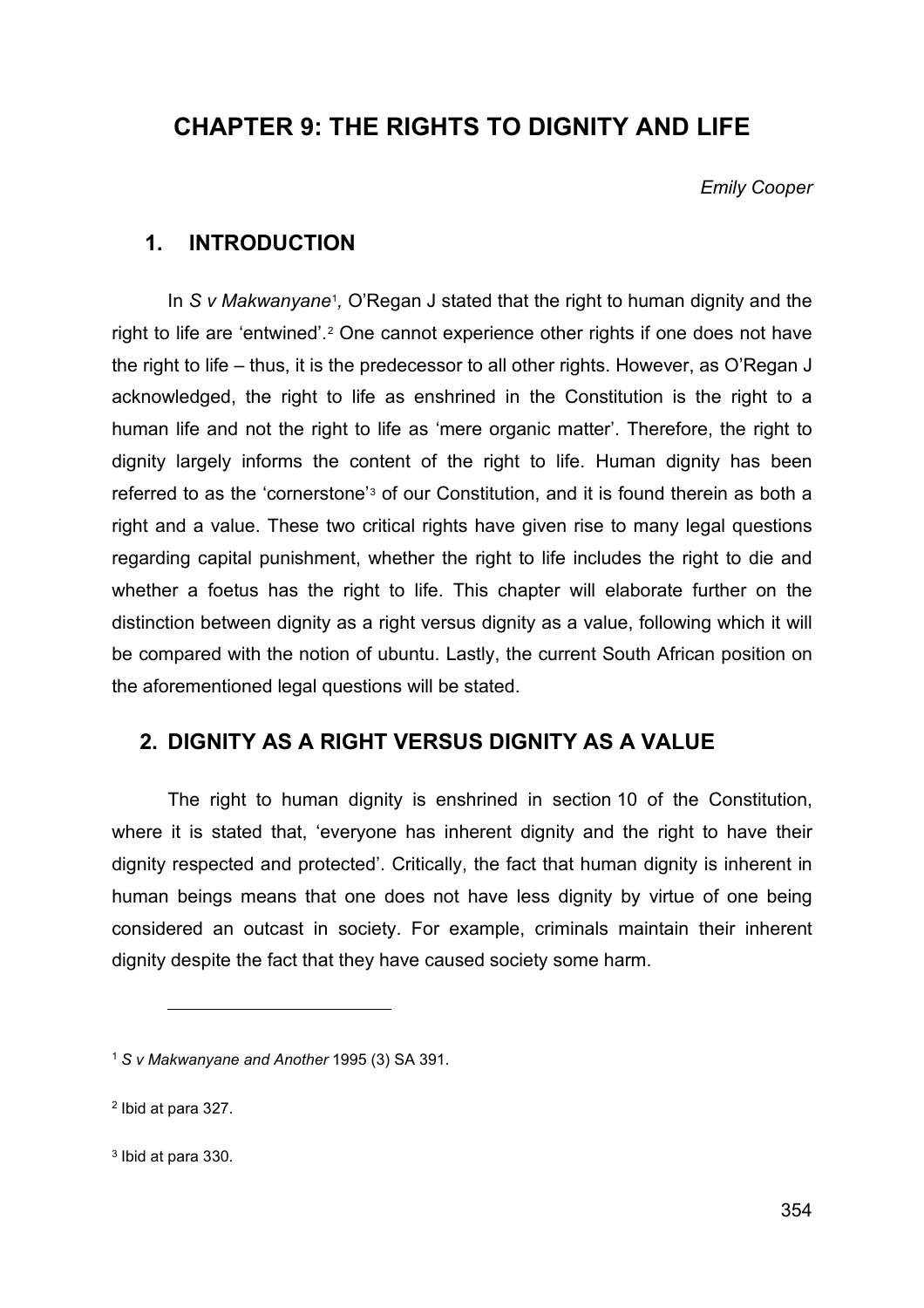Human dignity as a *value* is found in section 1 of the Constitution, where it is stated:

'The Republic of South Africa is one, sovereign, democratic state founded on the following values:

> (a) Human dignity, the achievement of equality and the advancement of human rights and freedoms . . . '

Dignity, therefore, is one of the values that must inform our entire legal order.<sup>[4](#page-1-0)</sup> The fact that the Constitution refers to dignity as being inherent is evidence that it is not a right granted by the state to its citizens, but rather something that attaches to a person by virtue of being human.[5](#page-1-1) In this sense, the Constitution aligns itself firmly with international human rights discourse and demands transformation in our society from an oppressive past to a future where the inherent worth of all people is upheld and celebrated.<sup>[6](#page-1-2)</sup>

In most constitutional jurisprudence, dignity has been deemed a value because there has been a more specific right which was directly relied on. Therefore, dignity as a value is often attached to a constitutional claim of infringement of a more direct right. For example, one could bring a claim for the breach of the right to equality (a right which has been discussed at length by the courts and for which tests have been developed to assess such an infringement),<sup>[7](#page-1-3)</sup> and one could also bring a concurrent claim for the breach of dignity. In this case, dignity would act as a value to inform the interpretation of the right to equality. Often when competing interests are concerned, a court will be asked to honour the inherent dignity of all parties in finding a suitable solution.

<span id="page-1-1"></span><sup>5</sup> Ibid.

<span id="page-1-2"></span><sup>6</sup> Ibid at 199.

<span id="page-1-0"></span><sup>4</sup> Arthur Chaskalson 'Human Dignity as a Foundational Value of our Constitutional Order' (2000) 16 *South African Journal on Human Rights* 193 at 196.

<span id="page-1-3"></span><sup>7</sup> *Harksen v Lane NO and Others* 1998 (1) SA 300.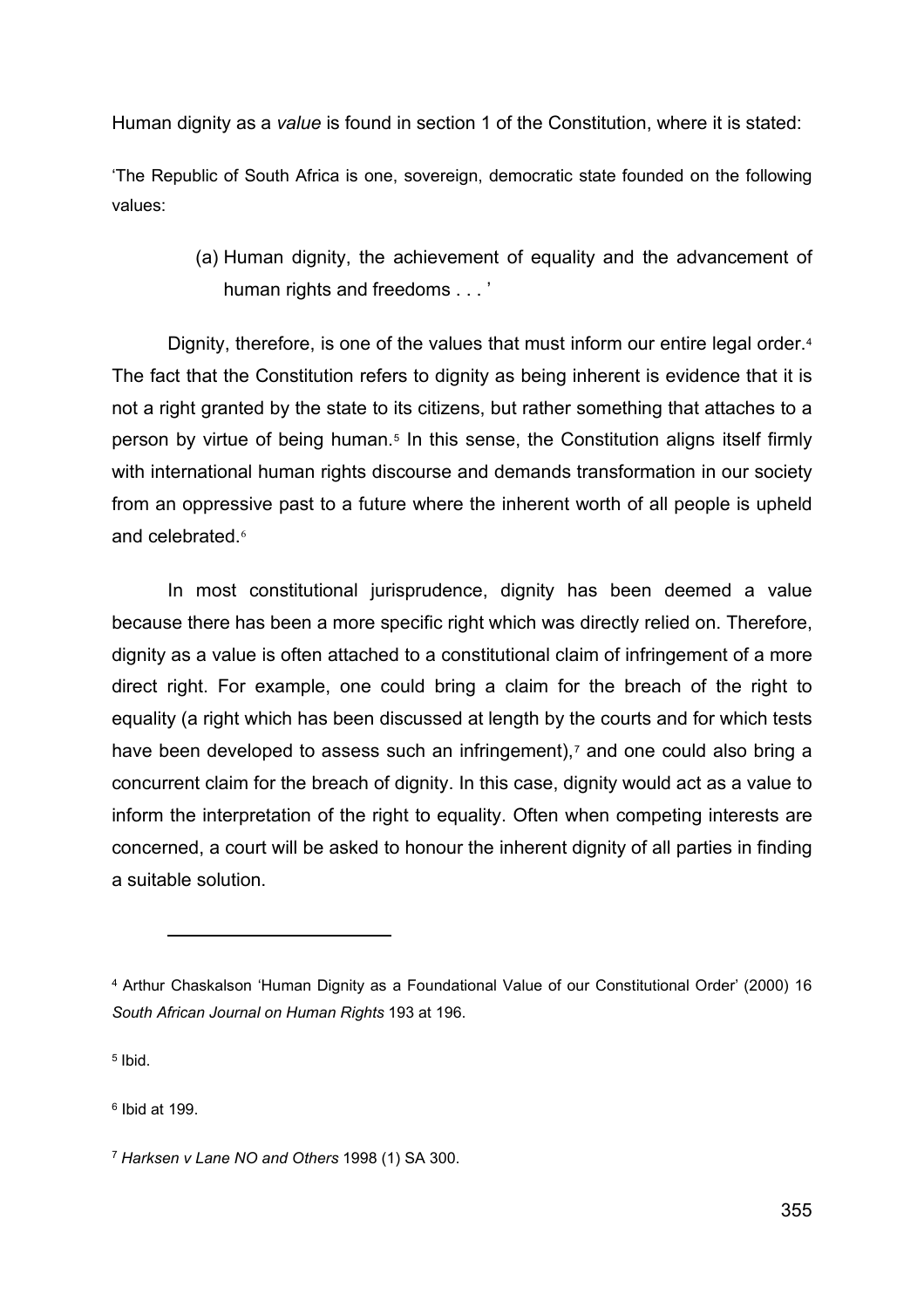The Constitution endorses a substantive conception of equality; that is the recognition that whilst the Bill of Rights gives everyone the right to equality, South Africa's society is vastly unequal. Therefore, unequal measures which advance certain sections of society to the exclusion of others must be taken to alleviate this disparity in order to eventually achieve formal equality. Substantive equality is thus justified and informed by human dignity through the acknowledgment that in order to truly respect the dignity of those living in desperate situations as a result of our oppressive past, they need to be placed on an equal footing to everyone else in society.<sup>[8](#page-2-0)</sup>

The Constitutional Court in National Coalition<sup>[9](#page-2-1)</sup> endorsed the connection between dignity and equality in finding that the criminal offense of sodomy not only unfairly discriminated against gay men but also impaired their dignity, as it stigmatised them as criminals 'simply because they seek to engage in sexual conduct which is part of their experience of being human'.[10](#page-2-2) In the landmark judgment, the court found that the criminalisation of sodomy infringed on gay men's right to equality as it unfairly discriminated against them on the listed ground of sexual orientation. However, the court stressed that the right to dignity was a 'cornerstone of our Constitution'[11](#page-2-3) which played a role in equality analysis. The criminalisation of sodomy effectively stripped gay men of their dignity and self-worth by labelling them deviant for acts which formed a great part of their identity and which were committed in private. Therefore, the court found the crime not only was a breach of equality but also as a breach of dignity and privacy. In his separate but concurring judgment, Sachs J poignantly describes the connection between equality and dignity:

<span id="page-2-0"></span><sup>8</sup> Chaskalson op cit. note 4 at 202-204.

<span id="page-2-1"></span><sup>9</sup> *National Coalition for Gay and Lesbian Equality v Minister of Justice and Others* 1999 (1) SA 6

<span id="page-2-2"></span><sup>10</sup> Ibid at para 28.

<span id="page-2-3"></span> $11$  Ibid.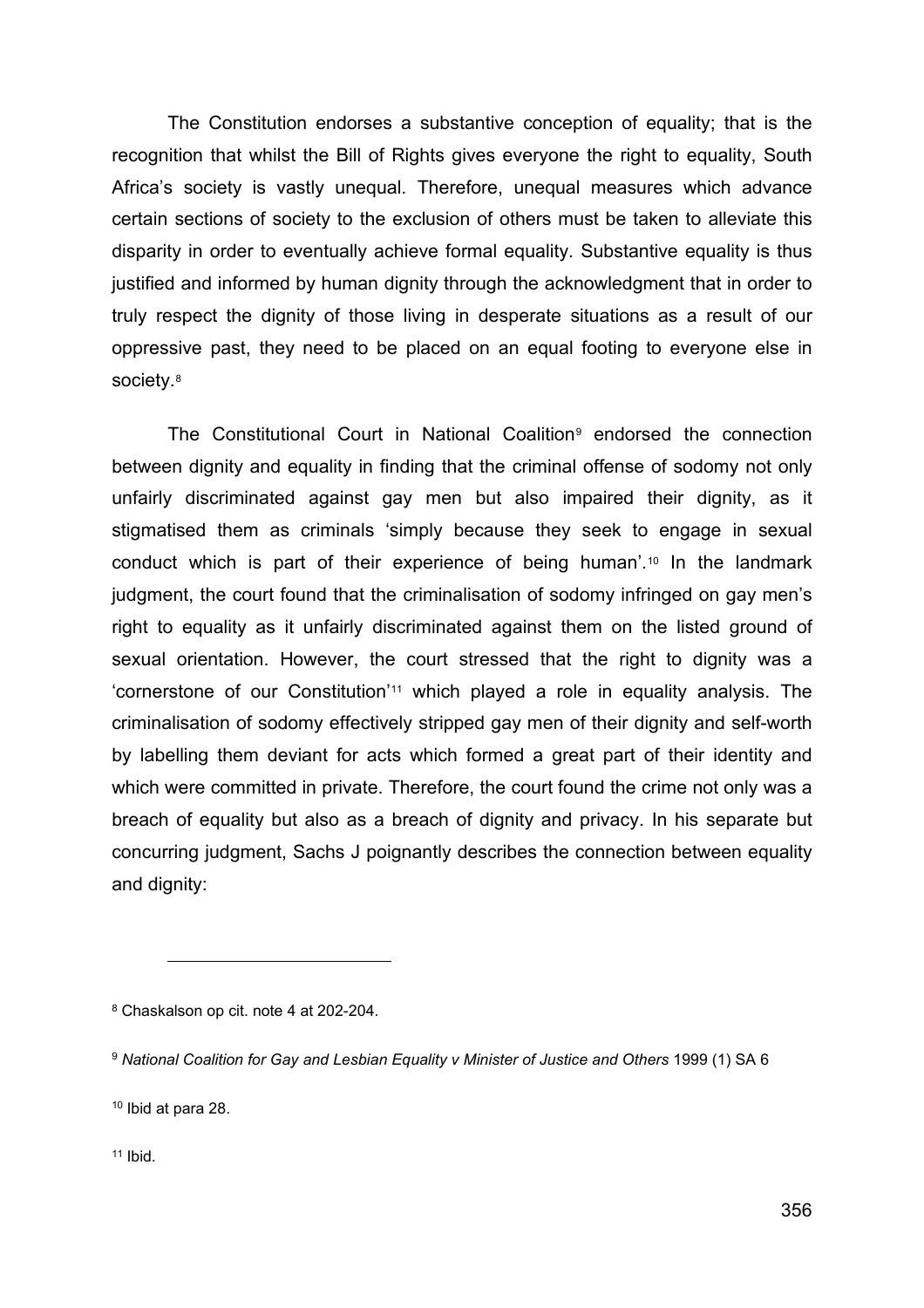*At the heart of equality jurisprudence is the rescuing of people from a caste-like status and putting an end to their being treated as lesser human beings because they belong to a particular group. '*

*To penalise people for being who and what they are is profoundly disrespectful of the human personality and violative of equality'.*[12](#page-3-0)

#### **(a) Case Summary: Dawood[13](#page-3-1) and the Reliance on Dignity as a Right**

#### *Background*

This was an application to confirm an order of constitutional invalidity of section 25(9)(b) of the Aliens Control Act 96 of 1991 on the ground that it infringed the applicants' right to dignity. The Act provided that an immigration permit would only be granted to the spouse of a South African citizen who was in the country at the time only if that spouse was in possession of a valid temporary residence permit. If the spouse applying for the immigration permit did not have the required temporary residence permit, then said spouse would have to leave South Africa and apply from another country. Section 25(9) of the Aliens Control Act previously read as follows:

(a) A regional committee may, on an application mentioned in s (1) made by an alien who has been permitted under this Act to temporarily sojourn in the Republic in terms of a permit referred to in s 26(1)(b), authorise the issue to him or her of a permit in terms of this section mutatis mutandis as if he or she were outside the Republic, and upon the issue of that permit he or she may reside permanently in the Republic.

(b) Notwithstanding the provisions of para (a), a regional committee may authorise a permit in terms of this section to any person who has been permitted under s 26(1) to temporarily sojourn in the Republic, if such person

<span id="page-3-0"></span><sup>12</sup> Ibid at para 129.

<span id="page-3-1"></span><sup>13</sup> *Dawood and Another v Minister of Home Affairs and Others; Shalabi and Another v Minister of Home Affairs and Others; Thomas and Another v Minister of Home Affairs and Others* 2000 (3) SA 936 (CC).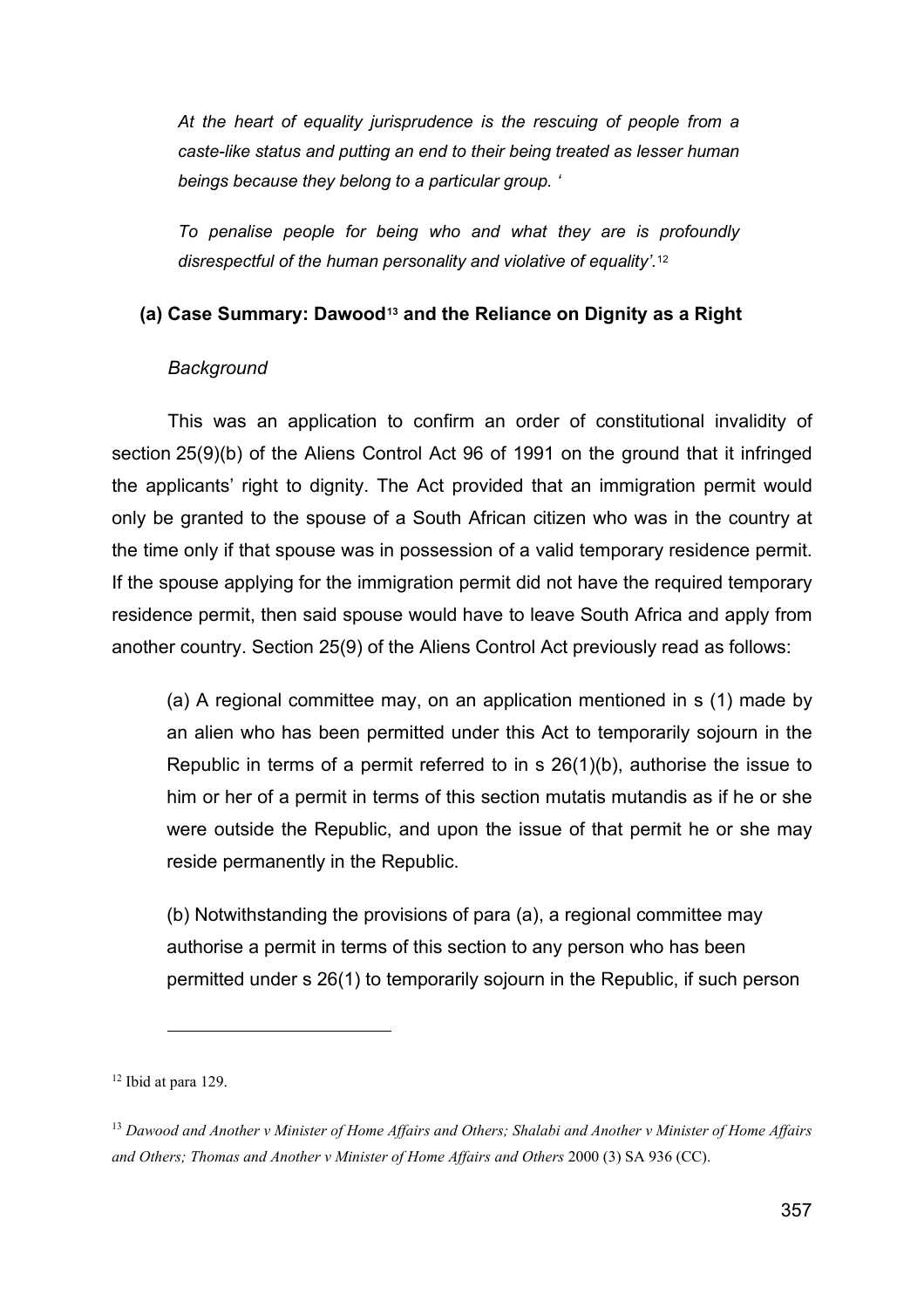is a person referred to in ss 4(b) or 5.

*Facts*

The court heard three cases together, all of which concerned the constitutionality of section 25(9)(b) of the Act. Further, the applicants took issue with a non-refundable fee of R10 020 which had to be paid when lodging immigration applications. In each case the applicants were married − one spouse being a permanent resident of South Africa whilst the other spouse was attempting to obtain an immigration permit.

#### *Court a quo*

The High Court declared the impugned provision of the Act to be inconsistent and invalid on the ground that it infringed the right to dignity.

#### *Applicants' argument*

The applicants argued that the Act had the effect of denying spouses the right to cohabit, which in turn infringed the right to dignity. The reason that dignity as a right was relied on directly in this case was because the Constitution did not contain an express right to family life or cohabitation. It was stated that international human rights law recognises the importance of protecting the family structure and that marriage is a vitally important social institution. Furthermore, with marriage comes reciprocal duties of support that spouses owe each other, which would be near impossible to satisfy were they separated.

#### *Discussion of the court*

O'Regan J, declared that human dignity was a 'fundamental value of our Constitution'[14](#page-4-0) and that it 'informs constitutional adjudication and interpretation at a

<span id="page-4-0"></span><sup>14</sup> Ibid at para 34.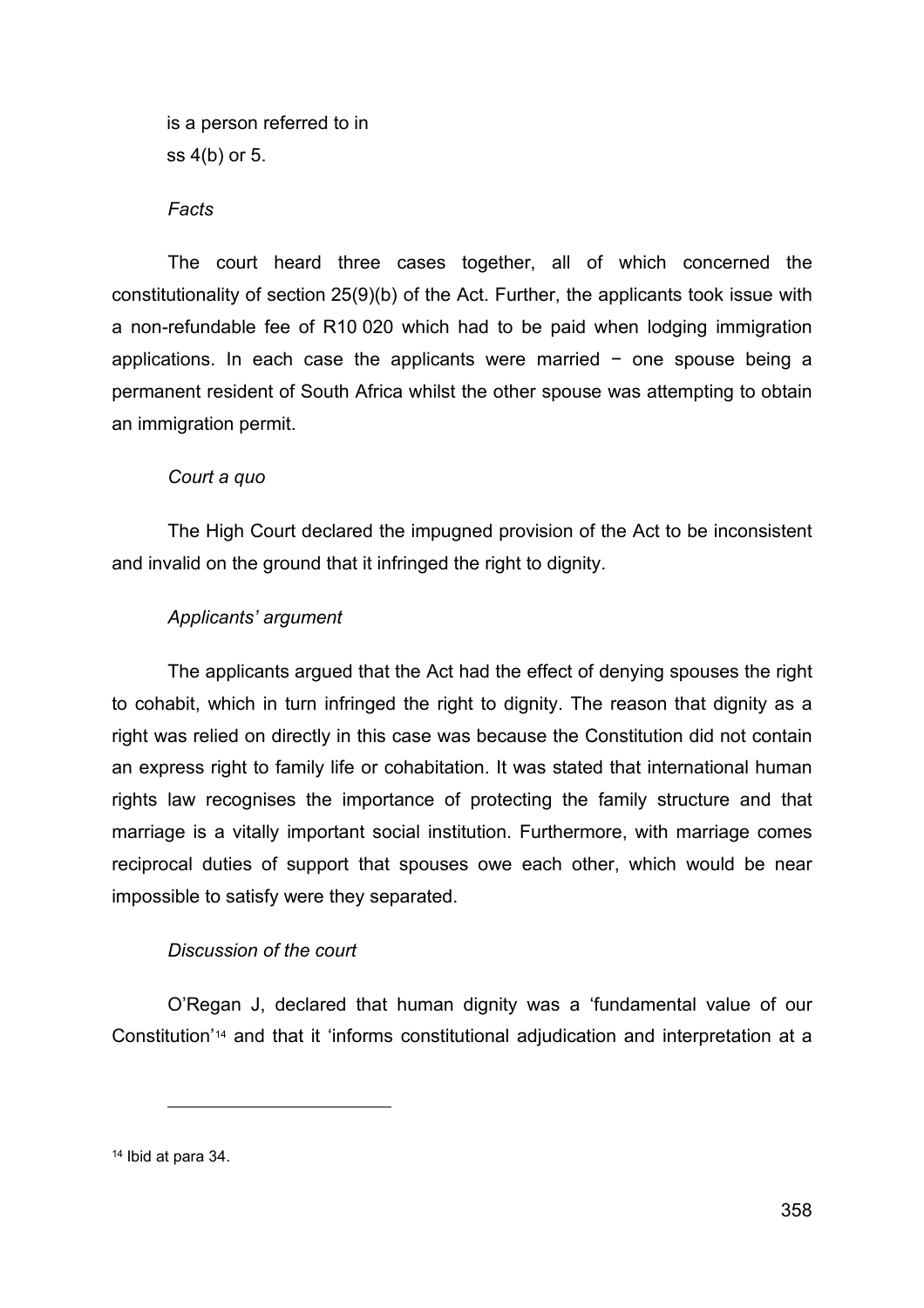range of levels'[.15](#page-5-0) Furthermore, dignity was not only a constitutional value but is also a justiciable right as enshrined in section 10. The court recognised that in most cases there was a more specific right wherein the primary breach was found, but in this case there was no such more specific right. O'Regan stated that any legislation that impaired the ability for spouses to fulfil their matrimonial obligations to each other would be an infringement of their dignity.[16](#page-5-1) Cohabitation was widely viewed as being essential to a marriage relationship, thus, the prohibition of cohabitation constituted an infringement of dignity.

The court went on to analyse the impugned provisions. Section 25(9) of the Act had the effect of prohibiting a person from being in South Africa at the time of their application being granted. Section 25(9)(b) made an exception for spouses, dependent children and destitute or aged family members and allowed them to remain in the country pending the outcome of the application. However, the overarching effect of the impugned provisions of the Act when read together was that a foreign spouse may stay in South Africa pending the outcome of their immigration application, provided they have a valid temporary resident permit. Immigration permits take a long time to be granted, which meant that the applicants' temporary residence permits were often expired by the time their immigration applications were processed. Furthermore, there was a broad discretion given to immigration officials to deny immigration applications, and this discretion was often abused. Given these factors, the situation often arose where the non-South African spouse would be forced to leave and the South African spouse would have to choose between following their spouse or staying in the country alone. Given the extreme levels of poverty in the country, the prior option would be impossible for many spouses, meaning that the marital duty of cohabitation was severely restricted. Therefore, the right to dignity of the spouses was infringed.

<span id="page-5-1"></span><sup>16</sup> Ibid at 37.

<span id="page-5-0"></span><sup>15</sup> Ibid at para 35.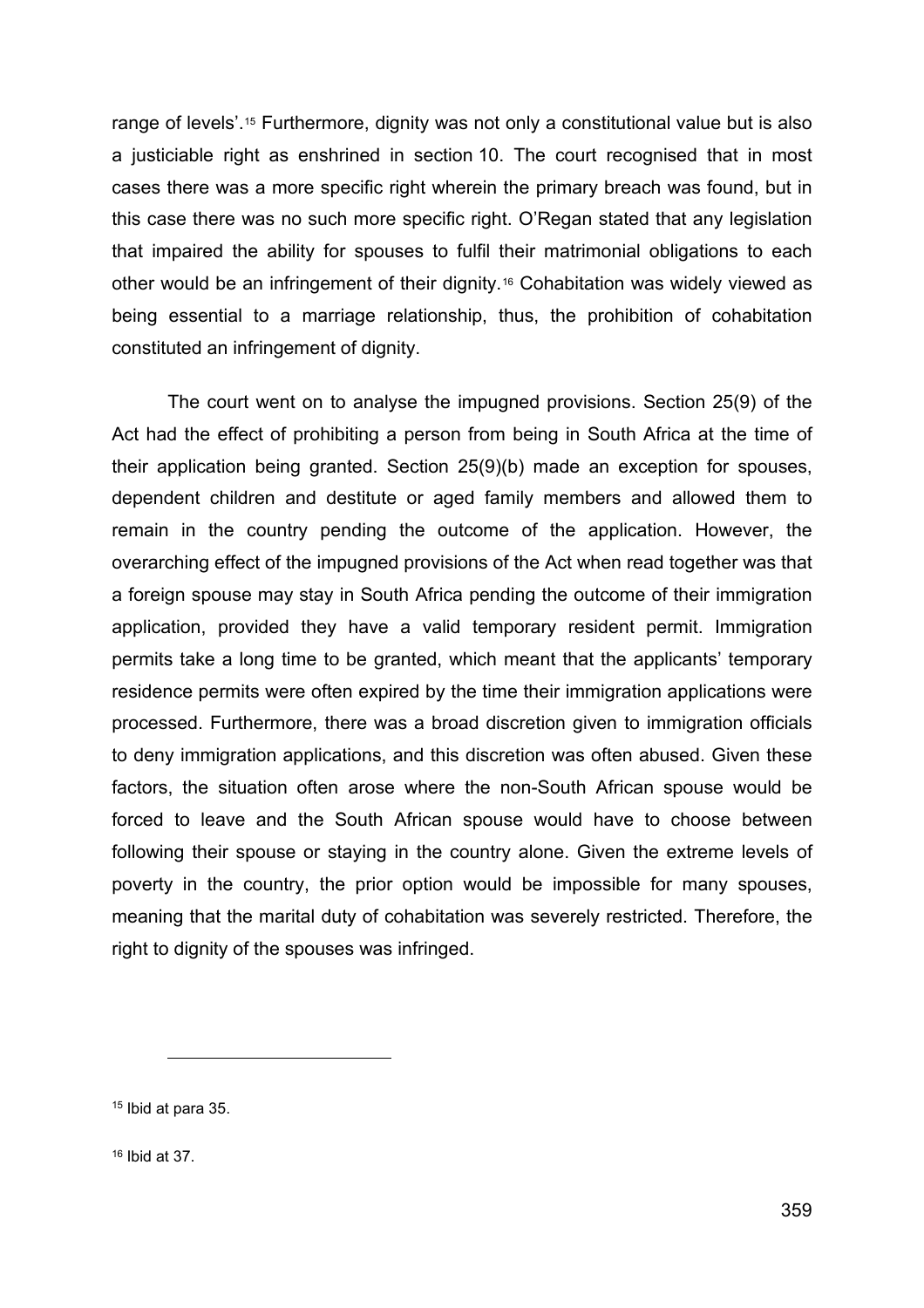#### *Limitations analysis*

Having found that the impugned provisions of the Act infringed the section 10 right to dignity, the court needed to determine whether such a limitation was justified.

### *Scope of the limitation*

The court noted public officials were given a broad discretion in allowing them to refuse to grant a temporary resident permit, as the Act did not stipulate factors that needed to be taken into account when making such a decision. Therefore, the limitation of section 10 was in terms of a law of general application but the Act itself was vague on the circumstances in which it would be constitutionally permissible to refuse to grant the permit. Furthermore, the court acknowledged that public officials did not have legal training and therefore could not be expected to exercise their discretion in a manner consistent with the Bill of Rights. The court stated that there could be many instances where spouses' rights were unjustifiably infringed given the lack of legislative clarity. Therefore, the scope of the limitation was broad.

## *Purpose and effect of section 25(9)(b)*

The court recognised that the purpose of the Act was an important one – to control immigration into the country. Furthermore, the exception given to certain people was valid as it protected the family unit. However, the exception was wholly dependent on the extensive and unguided discretion given to busy administrative officials, which undermined the protection given by the exception. The court also found there to be no legitimate purpose for the lack of guidance given to officials. Together with the wide discretion conferred, the lack of guidance provided to decision-makers meant that the purpose of section 25(9)(b) was undermined.

#### *Held*

The failure to specify factors to be taken into consideration when granting a temporary resident permit introduced arbitrariness into the process which was inconsistent with the protection given to marriage and family. The effect of the Act resulted in an unjustifiable infringement of the right to dignity.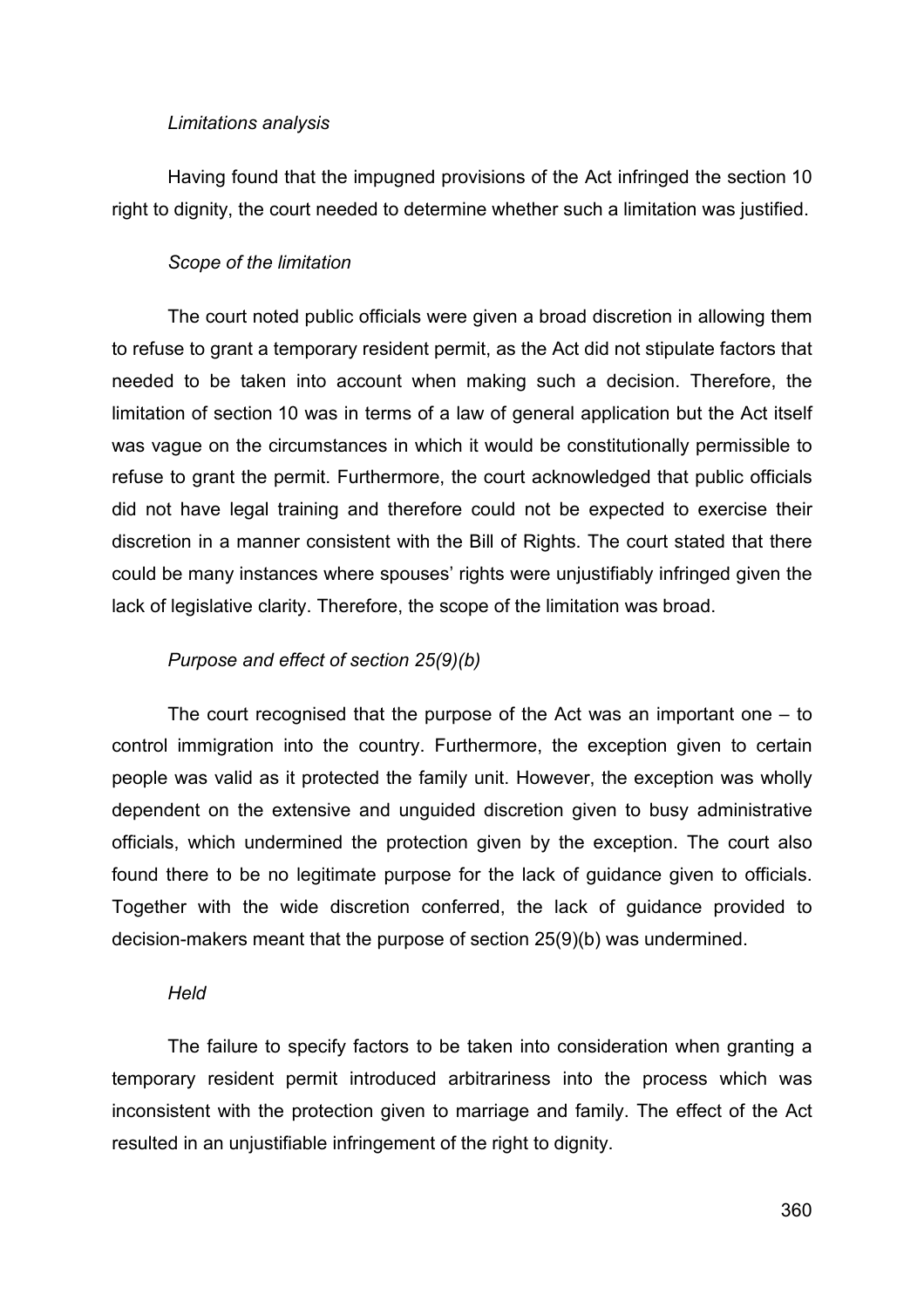#### *Important parts of the order*

- 1. Section 25(9)(b) read with section 26(3) and (6) of the Aliens Control Act 96 of 1991 was declared to be inconsistent with the Constitution and therefore invalid;
- 2. The declaration of invalidity was suspended for 24 months to enable Parliament to correct the inconsistency;
- 3. During this time period, Home Affairs officials were directed not to refuse to extend temporary residence permits to similarly placed applicants, unless there was good cause shown.

# **3. THE INCREASING PREVALENCE OF UBUNTU IN LITIGATION**

Ubuntu is an African moral and social conception in which communitarian values are emphasised over individual rights, but not to their exclusion. Individual rights continue to hold great importance in communities practicing ubuntu, but group solidarity is of utmost importance;<sup>[17](#page-7-0)</sup> 'Umuntu ngumuntu ngabantu' – a human being is a human being because of other human beings.[18](#page-7-1) This phrase roughly describes the core concept of ubuntu – that human beings are interconnected and rooted in community life.[19](#page-7-2) The notion of ubuntu influences individuals' perception of themselves and the place that they hold in the world. Above all, ubuntu teaches values which have been said to be critical to a developing democracy such as South Africa<sup>[20](#page-7-3)</sup> – values such as 'humaneness, personhood and morality,<sup>[21](#page-7-4)'</sup>, 'altruism, kindness, generosity, compassion, benevolence, courtesy and respect and concern

<span id="page-7-2"></span> $19$  Ibid.

<span id="page-7-3"></span><sup>20</sup> Ibid at 47.

<span id="page-7-4"></span><sup>21</sup> Ibid at 48.

<span id="page-7-0"></span><sup>17</sup> Justice Yvonne Mokgoro 'Ubuntu and the Law in South Africa' (1998) 4 *Buffalo Human Rights Law Review* 15 at 16.

<span id="page-7-1"></span><sup>18</sup> Moeketsi Letsekga 'In Defence of Ubuntu' (2012) 1 *Studies in Philosophy and Education* 31 at 48.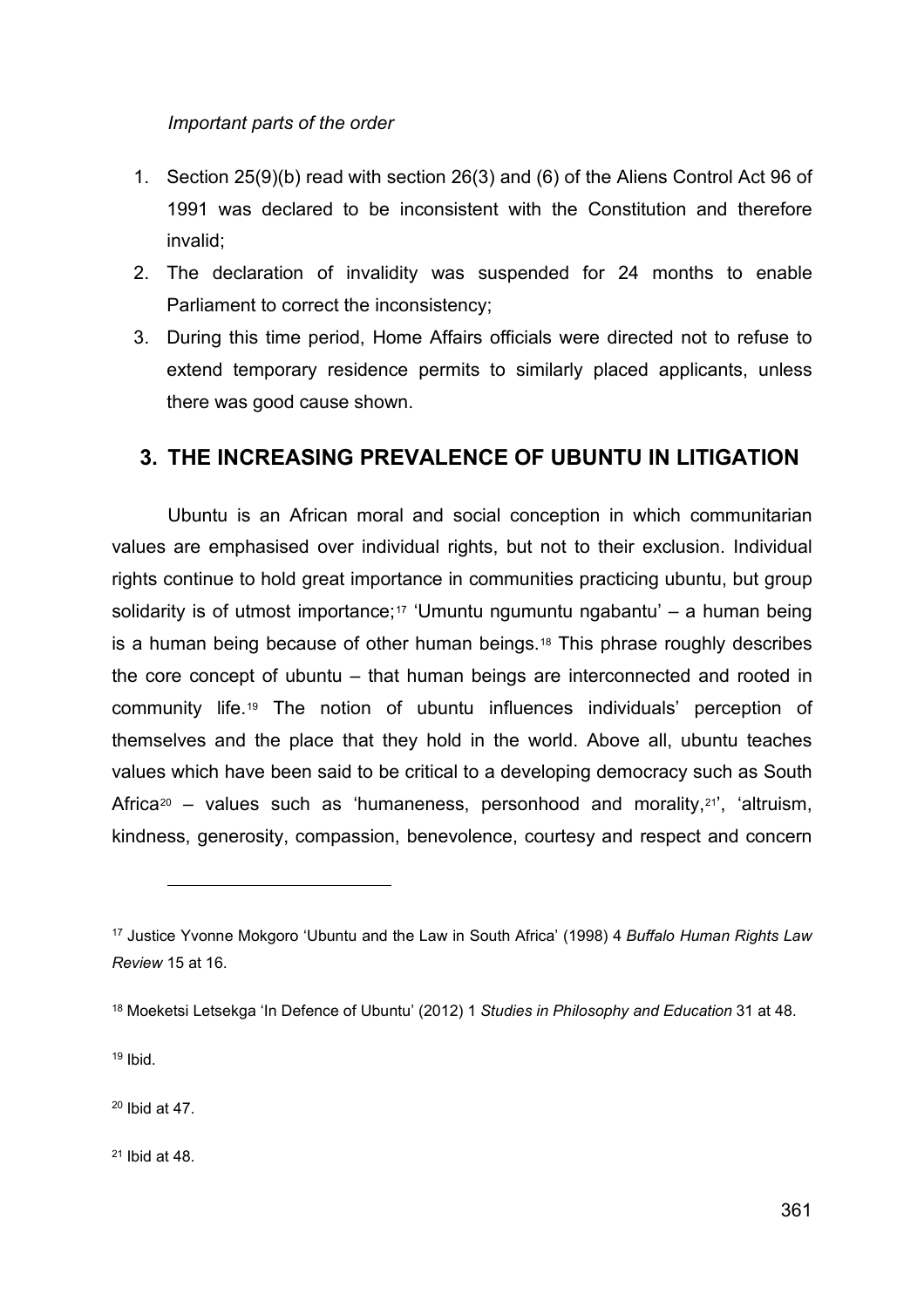for others,'.<sup>[22](#page-8-0)</sup> Through these values, it is argued that ubuntu can shape South African democracy into one embodying deep respect for one's fellow citizen, thus promoting the rights culture espoused in the Constitution.[23](#page-8-1) Letseka draws a connection between the values enshrined in the Constitution and those that are taught by ubuntu. One of the links he finds is the shared value of human dignity, and he quotes Mokgoro as saying 'life and dignity are like the two sides of the same coin. The concept of ubuntu embodies them both'.[24](#page-8-2) Human dignity was found as both a right and a value in the Constitution and is also one of the foundational elements of ubuntu. Therefore, Letseka proposes that ubuntu has strong transformational power to help foster the united society envisaged in the Constitution[.25](#page-8-3)

Ubuntu has increasingly made its way into jurisprudential discourse, with courts often citing it as their justification for a value judgement. The case of Port Elizabeth Municipality<sup>[26](#page-8-4)</sup> was one such instance, involving the eviction of about 68 people from privately owned land. The court stated that in the past the solution to this problem would have been severe – the squatters would have been evicted and could have faced prosecution.[27](#page-8-5) However, the new constitutional dispensation acknowledged that the dire issue of homelessness in our country was a remnant of the past, where non-white people were forced from their homes and thrown into poverty.[28](#page-8-6) The Prevention of Illegal Eviction from and Unlawful Occupation of Land Act (PIE) sought to respond to this history by ensuring that evictions take place in a manner that is fair and upholds the inherent dignity of all South Africans.

<span id="page-8-0"></span><sup>22</sup> Ibid.

<span id="page-8-1"></span><sup>23</sup> Ibid.

<span id="page-8-2"></span><sup>24</sup> Ibid at 55.

<span id="page-8-3"></span><sup>25</sup> Ibid.

<span id="page-8-4"></span><sup>26</sup> *Port Elizabeth Municipality v Various Occupiers* 2005 (1) SA 217 (CC).

<span id="page-8-5"></span><sup>27</sup> Ibid at para 8.

<span id="page-8-6"></span><sup>28</sup> Ibid at para 10.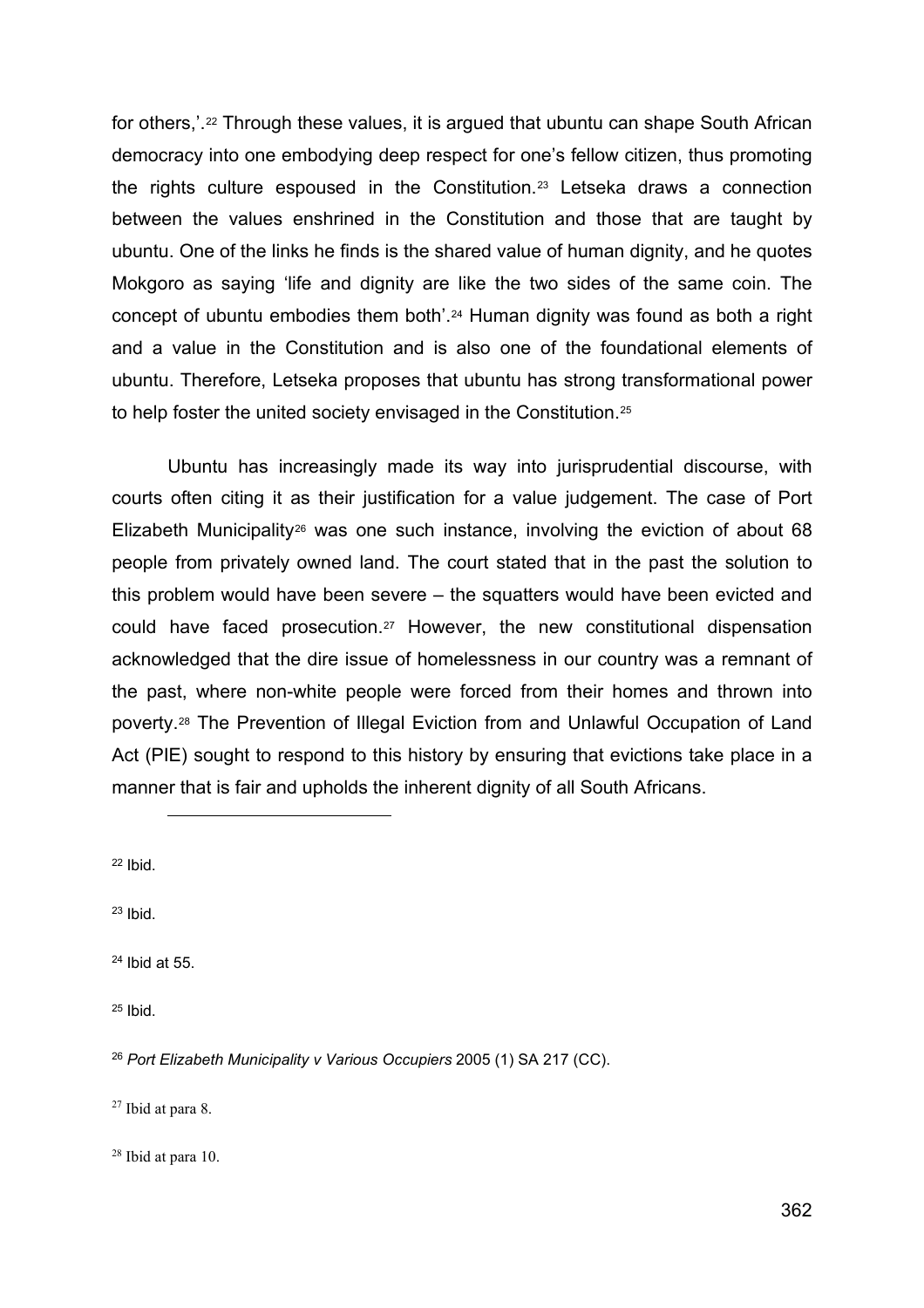The court was required to strike a balance between the strictly individualistic property rights of the landowner protected in section 25 of the Constitution, and the right to be treated with dignity in the eviction process as proclaimed in both the Constitution and PIE. In doing so, the court expressly mentioned ubuntu and stated that it 'suffuses the whole of the constitutional order. It combines individual rights with a communitarian philosophy.<sup>'[29](#page-9-0)</sup> Thus the Constitutional Court relied on the communitarian values of ubuntu in recognising that sometimes individual rights must be limited for the advancement of the greater good.

Ubuntu played a decisive role in the Makwanyane judgments, which declared the death penalty unconstitutional. On multiple occasions the court made reference to the fact that the preamble to the interim Constitution expressly mentioned, 'a need for ubuntu but not for victimisation'.[30](#page-9-1) In his separate but concurring judgment Langa J stated that ubuntu placed great respect on life and dignity  $-$  'the life of another person is at least as valuable as one's own'.[31](#page-9-2) Madala J spoke to the tendency in communities practising ubuntu to favour reconciliation and rehabilitation over retribution. He then questioned whether the irrevocable nature of the death penalty accorded with the values of ubuntu, and declared that it did not.[32](#page-9-3) Makwanyane is one of the most important, if not the most important, constitutional judgments to date. The fact that such great emphasis was placed on the prescripts of ubuntu is evidence that it holds a special place in shaping South Africa's democracy and constitutional litigation.

# **4. THE RIGHT TO LIFE**

Section 11 of the Constitution is plainly worded: 'Everyone has the right to life'. However, the content of this right was hotly contested in the context of the death

<span id="page-9-0"></span><sup>29</sup> Ibid at para 35.

<span id="page-9-1"></span><sup>30</sup> *Makwanyane* supra note 1 at para 130.

<span id="page-9-2"></span><sup>31</sup> Ibid at para 225.

<span id="page-9-3"></span><sup>32</sup> Ibid at para 260.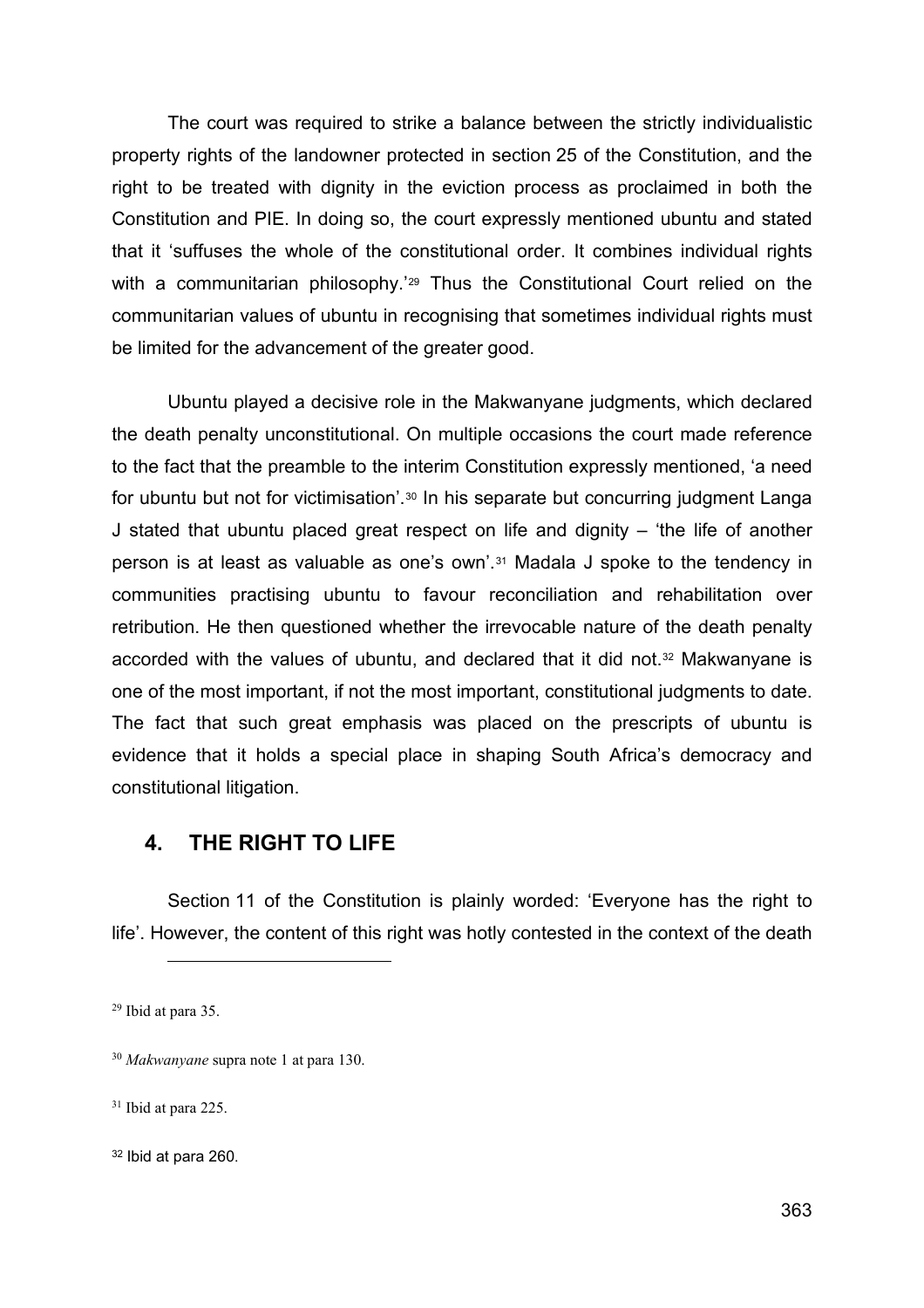penalty. In the new constitutional dispensation, did capital punishment pass constitutional muster? The landmark judgment of *S v Makwanyane,* discussed above*,* answered this question in the negative. The death penalty unjustifiably limited the rights to life, dignity and the prohibition against cruel, inhuman and degrading treatment.

# **(a) Case Summary: Makwanyane and The Constitutionality of The Death Penalty**

## *Facts*

In the court *a quo* the two accused were convicted of murder and sentenced to death. Section 277(1)(a) of the Criminal Procedure Act 51 of 1977 empowered a court to hand down a sentence of death for the crime of murder. The issue raised was whether the death penalty was consistent with the interim Constitution.

## *Arguments by counsel for the accused*

The arguments advanced by the accused was that the death sentence was:

- 1. An infringement of human dignity;
- 2. Inconsistent with the right to life;
- 3. Unable to be corrected in the event of error.

#### *Arguments by the Attorney General for the State*

- 1. Capital punishment was recognised in many parts of the world, including South Africa;
- 2. The death penalty was a deterrent to violent crime;
- 3. Capital punishment was in line with the country's commitment to a retributory form of justice.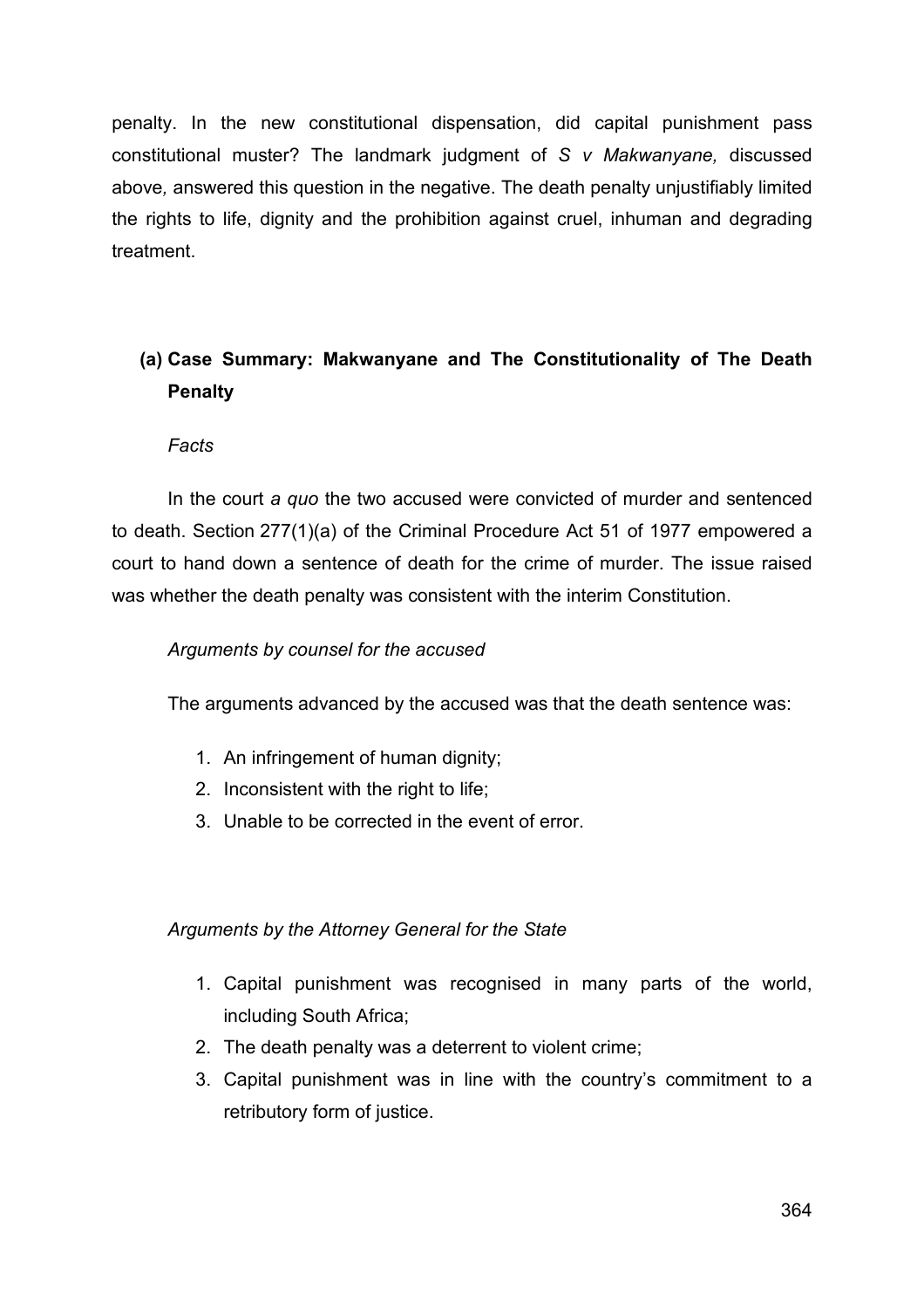#### *Starting points*

The court began by acknowledging that the Constitution established a new order which was founded on human rights.[33](#page-11-0) The judgment of Chaskalson P relied more heavily on the then section 11(2) prohibition against 'cruel, inhuman or degrading treatment or punishment', rather than on the right to life. He acknowledged that it was up to the court to give meaning to the definition of 'cruel, inhuman and degrading', and that a purposive interpretation of the text needed to be followed when doing so. A purposive approach to interpretation is one that gives expression to the underlying values of the Constitution.[34](#page-11-1) This is mandated by section 35(1) of the Constitution which requires a court to interpret rights in the Bill of Rights in such a way as to 'promote the values which underlie an open and democratic society based on freedom and equality'.[35](#page-11-2) Following such an approach, it was stated that section 11(2) must be interpreted in such a way that afforded people the full extent of its protection. Other rights that formed part of the context of the section 11(2) right were the right to life, the right to dignity and the right to equality.

The court was concerned about the implications of the doctrine of the separation of powers in this case. Some argued that the court was overstepping the mark, and that this matter was for Parliament to legislate on. However, the court ultimately found that the failure to deal specifically with the issue of capital punishment in the Constitution was intentional – the executive left it to the Constitutional Court to decide on the constitutionality of the death penalty.

## *Discussion of section 11(2) – cruel, inhuman or degrading punishment*

The court fairly easily came to the conclusion that the death penalty was cruel, inhuman and degrading, largely because of its finality and irrevocability – it not only put an end to the right to life but to all other rights, executing a person's entire

<span id="page-11-0"></span><sup>33</sup> Ibid at para 9.

<span id="page-11-1"></span><sup>34</sup> Ibid, quoted from *S v Zuma and Two Others.*

<span id="page-11-2"></span><sup>35</sup> Ibid at para 321.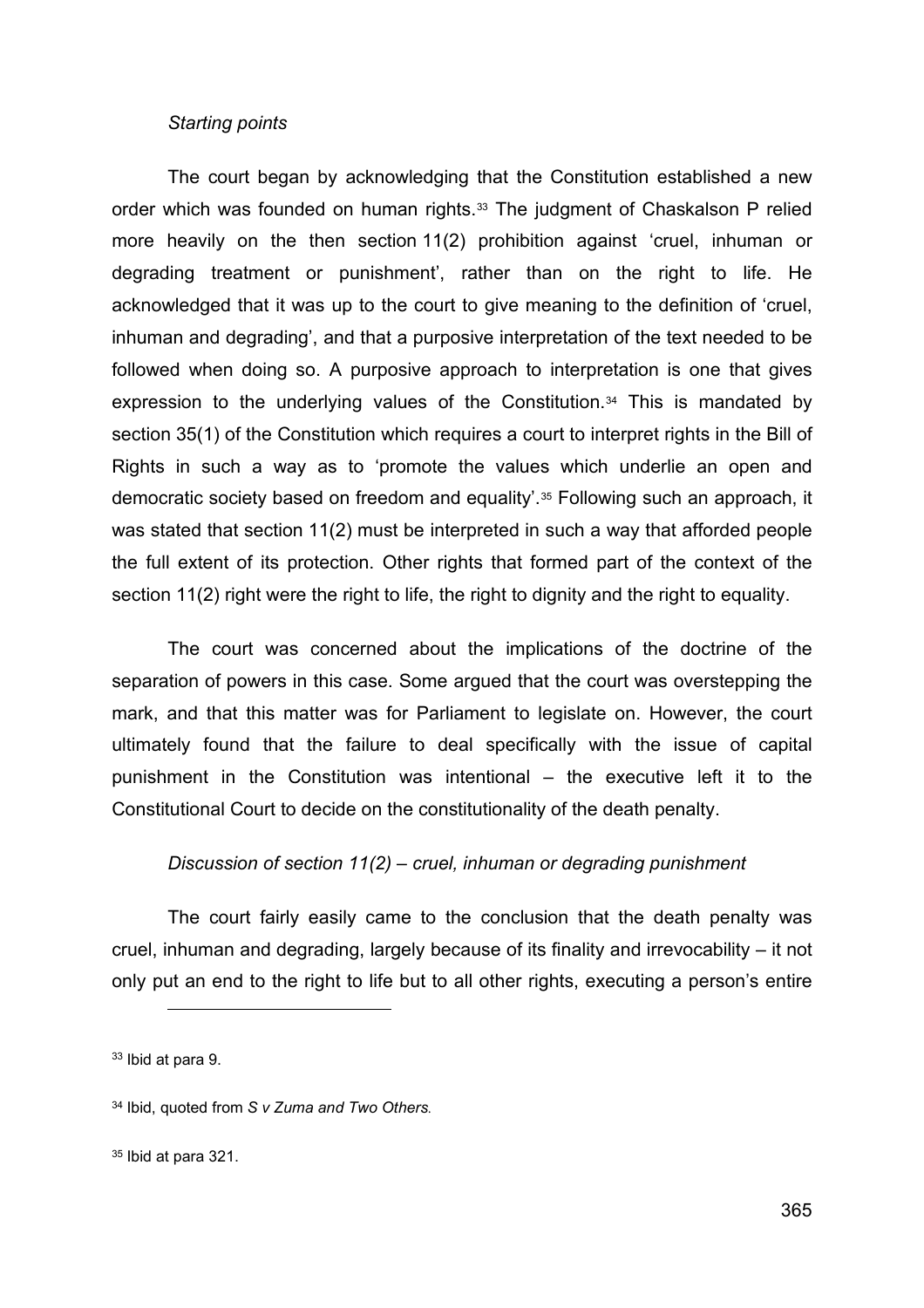humanity.[36](#page-12-0) Another consideration was the widely documented mental anguish suffered by the convicts whilst they awaited death. However, the court went on to state that the question was not whether capital punishment was cruel, inhuman and degrading but whether it was cruel, inhuman and degrading within the meaning of section 11(2) – that is, whether the Constitution prohibited it.<sup>[37](#page-12-1)</sup> It was noted that international law did not prohibit the death sentence. However, in most unsuccessful international challenges to capital punishment the particular empowering constitution either qualified the right to life (by listing the death sentence as an exception) or expressly allowed for the penalty. In the South African case, the right to life was unqualified. Therefore, whilst examining foreign law was important, the ultimate decision had to be taken within the particular South African context.

## *The arbitrariness argument*

It was argued that section 277 was inherently arbitrary because of the amount of chance involved in the process – only a small percentage of people accused of murder were sentenced to death, and of those many escaped the death sentence on appeal or by way of pardon.[38](#page-12-2) Evidence showed that the majority of people sentenced to death were poor and black, whereas most of the judges sentencing them were middle-to-upper class and white.[39](#page-12-3) Furthermore, most of murder accused were represented by *pro deo* counsel who were often young and inexperienced. This created a disparity by which rich, white accused, who were able to hire an expensive legal team, were far more successful in evading the death penalty. Therefore, the argument was that the death penalty was applied arbitrarily, which was an unconscionable outcome when such fundamental rights were affected.

<span id="page-12-1"></span><sup>37</sup> Ibid.

<span id="page-12-3"></span><sup>39</sup> Ibid.

<span id="page-12-0"></span><sup>36</sup> Ibid at para 26.

<span id="page-12-2"></span><sup>38</sup> Ibid at para 48.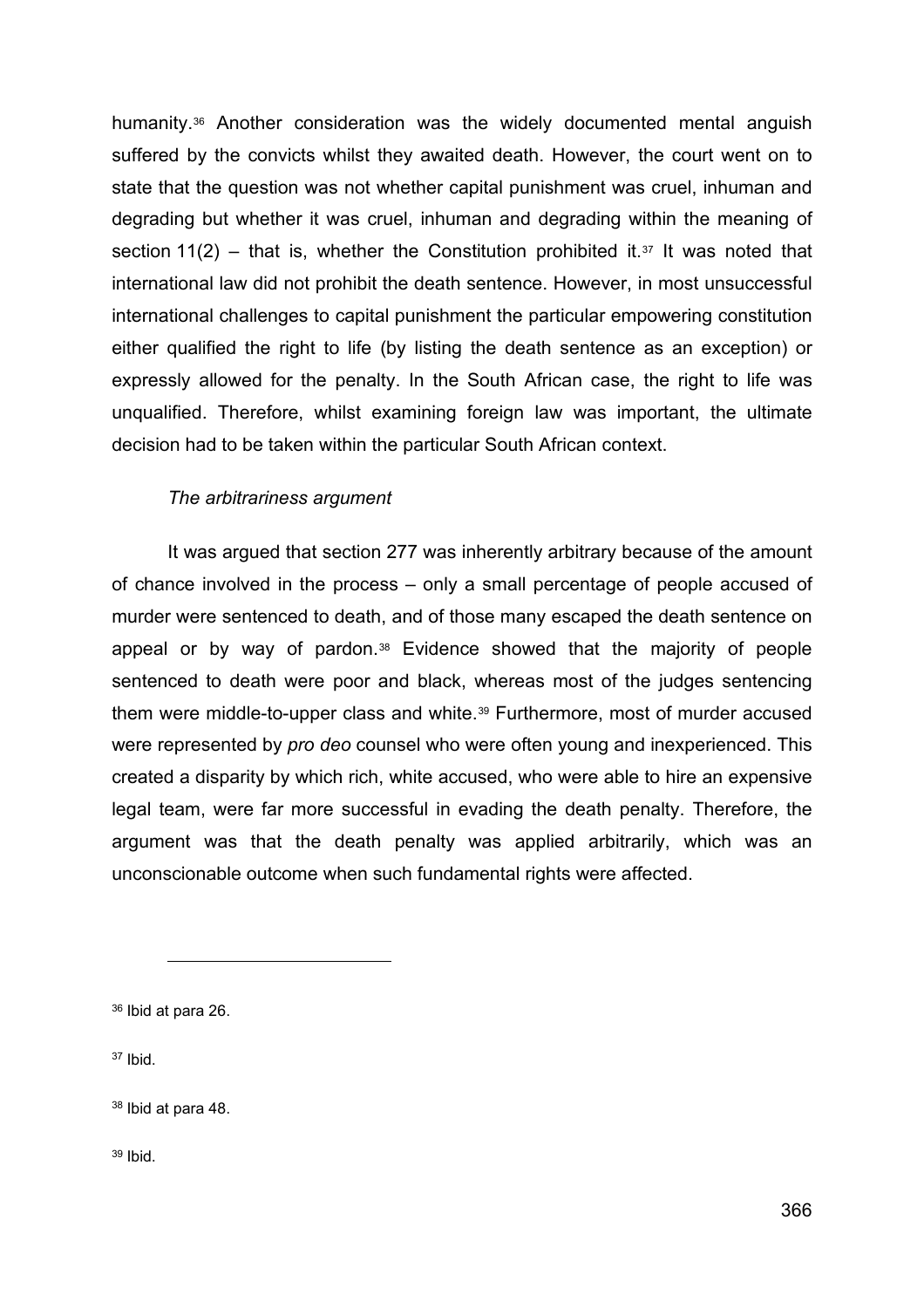The court responded by saying that a certain degree of arbitrariness was present in every case and in every court system.[40](#page-13-0) Further, there could never be perfect equality between prosecution and defence, and that was why appeal courts were so crucial in the justice system. However, the court insisted on the need for a lower tolerance for arbitrariness when it came to matters of life and death. Generally, human error can be rectified, but error in passing the death penalty was irrevocable.

#### *Discussion of public opinion*

It was argued for the state by the Attorney General that South African opinion should be taken into account when deciding whether capital punishment was cruel, inhuman and degrading.[41](#page-13-1) The court was prepared to accept that South African society at the time most probably did not condemn the death penalty, but stated that the only relevant consideration was whether the Constitution allowed it. Whilst public opinion was not irrelevant, it was certainly not decisive, because if it were, there would be no need for courts. The new legal order required courts to protect the rights of all and the court could not make its decision based on popular opinion.

# *Cruel, inhuman and degrading punishment within the context of the Constitution*

Taking into account all relevant South African considerations as well as a broad discussion of foreign law, the court came to the conclusion that the death penalty was a cruel, inhuman and degrading punishment in the context of section 11(2) of the Constitution. It noted that capital punishment, 'destroys life,'<sup>[42](#page-13-2)</sup> and 'annihilates human dignity'.<sup>[43](#page-13-3)</sup> Furthermore, the arbitrariness found within the process was irredeemable.

<span id="page-13-2"></span><sup>42</sup> Ibid at para 95.

<span id="page-13-3"></span>*<sup>43</sup> Ibid.*

<span id="page-13-0"></span><sup>40</sup> Ibid at para 54.

<span id="page-13-1"></span><sup>41</sup> Ibid at para 87.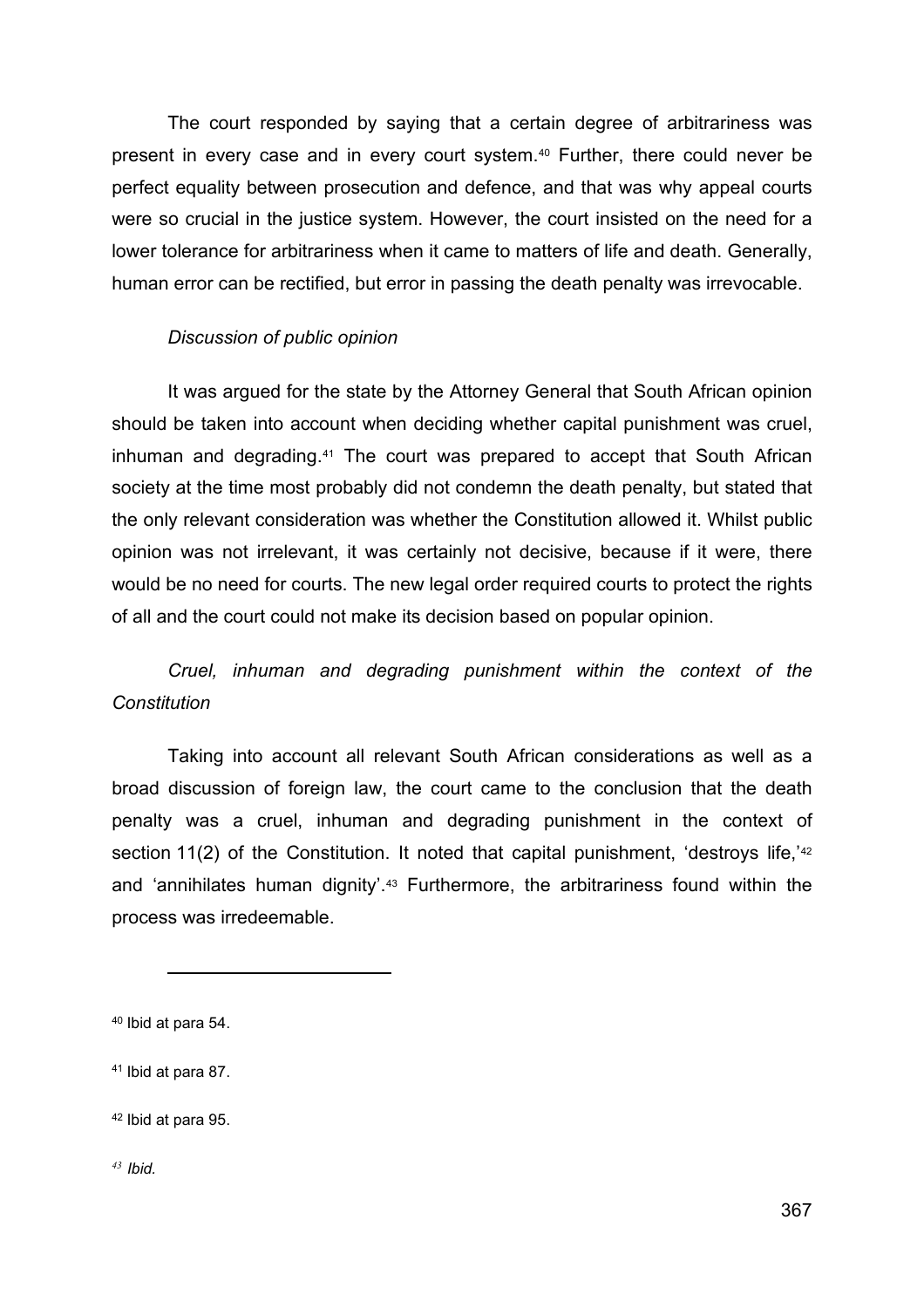#### *Limitations analysis*

Once a limitation of the section 11(2) right was found, the court had to determine whether such a limitation was justified in terms of section 33 of the interim Constitution – essentially an application of the principle of proportionality. One of the arguments put forward by the Attorney General was that the death penalty acted as a deterrent against crime, and the court accepted the vital importance of that objective. However, the court ultimately concluded that there was no evidence to show that the death penalty was in fact an effective deterrent, or that it was a more effective deterrent than life imprisonment. Poignantly, the court then suggested that 'more lives may be saved through the inculcation of a rights culture, than through the execution of murderers',<sup>[44](#page-14-0)</sup> which was evidence of the penetration of the values of ubuntu into constitutional litigation. It was also stated that the goal of retribution should not be given excessive weight, and that South African society should be one that, 'wishes to prevent crime . . . [not] to kill criminals simply to get even with them'.[45](#page-14-1) Furthermore, whilst crime prevention was another important factor for consideration, the court found that crime could be prevented through less restrictive means – such as life imprisonment, which would ensure that the criminal could not commit crime again.

#### *Held*

'The rights to life and dignity are the most important of all human rights, and the source of all other personal rights . . . '.[46](#page-14-2) The court held that the requirements of the limitations analysis were not met, and that section 277(1) of the Criminal Procedure Act was inconsistent with section 11(2) of the Constitution and, therefore, invalid.

<span id="page-14-0"></span><sup>44</sup> Ibid at para 125.

<span id="page-14-1"></span><sup>45</sup> Ibid at para 131.

<span id="page-14-2"></span><sup>46</sup> Ibid at para 144.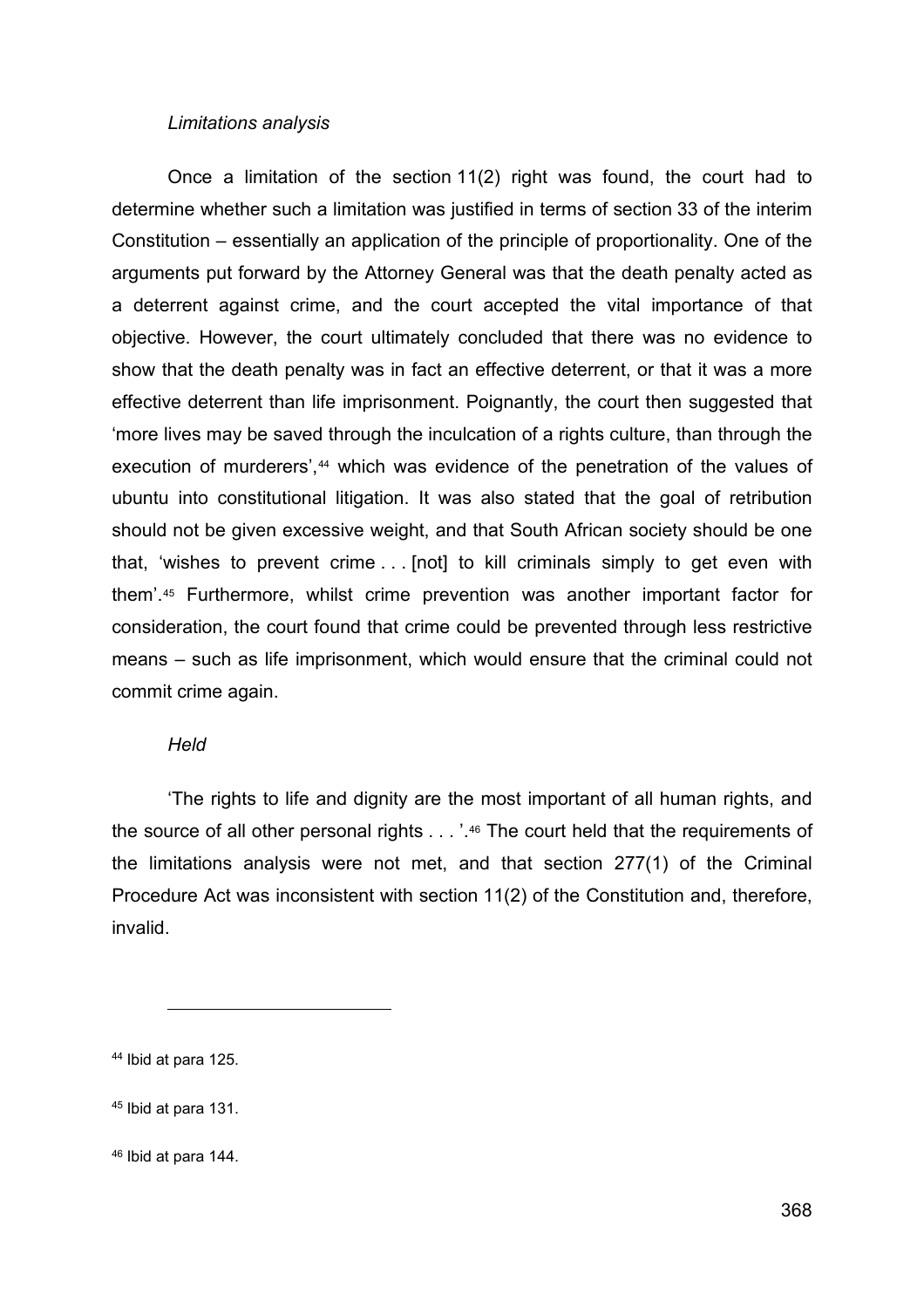#### *Separate but concurring judgment of O'Regan J*

O'Regan J agreed with Chaskalson J that the death penalty constituted a violation of section 11(2) which could not be saved by the limitations clause, but held further that the punishment also violated the rights to life and dignity.<sup>[47](#page-15-0)</sup> O'Regan J referred to the right to life as being 'antecedent'[48](#page-15-1) to all other rights, as without it no other rights could be exercised. She proceeded to describe her interpretation of the content of the right to life:

'It is not life as mere organic matter that the Constitution cherishes, but the right to a human life: the right to life as a human being, to be part of a broader community, to share in the experience of humanity'

'The right to life, thus understood, incorporates the right to dignity. So the rights to human dignity and life are entwined. The right to life is more than existence, it is a right to be treated as a human being with dignity: without dignity, human life is substantially diminished. Without life, there cannot be dignity.<sup>['49](#page-15-2)</sup>

The importance of dignity to our new constitutional order is again emphasised in this judgment – O'Regan J states that respect for dignity is especially important given South Africa's history of a 'denial of common humanity'.[50](#page-15-3) She describes the nature of dignity as being inherent in all human beings, thus rejecting outright the argument that criminals relinquish their right to be treated with dignity upon committing the crime.[51](#page-15-4)

<span id="page-15-2"></span> $49$  Ibid.

<span id="page-15-0"></span><sup>47</sup> Ibid at para 318.

<span id="page-15-1"></span><sup>48</sup> Ibid at para 326.

<span id="page-15-3"></span><sup>50</sup> Ibid at para 329.

<span id="page-15-4"></span><sup>51</sup> Ibid at para 331.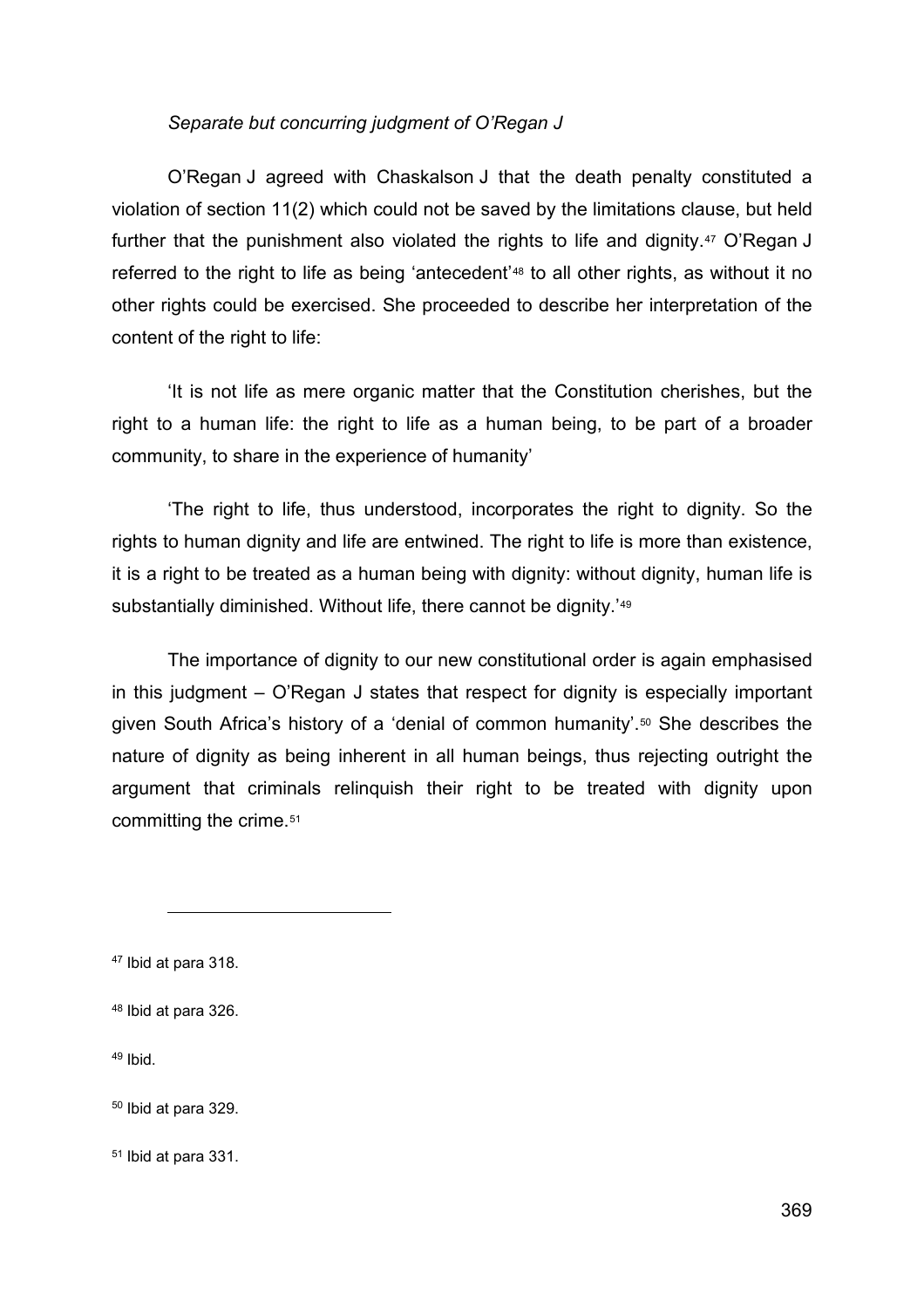O'Regan concluded that the death penalty was a breach of the rights to life and dignity. Not only did she describe the process in gruesome detail and found it to be a breach of dignity but also argued that dignity was infringed during the time spent on death row awaiting execution.<sup>[52](#page-16-0)</sup> After undertaking the limitations analysis, O'Regan J found the death penalty to be an unjustifiable infringement of the rights contained in sections 11(2), 9 and 10.

## *Separate but concurring judgment of Sachs J*

Whilst in agreement with the majority judgment, Sachs suggested that the starting point in this case should rather have been on the right to life, and not on the prohibition against cruel, inhuman and degrading punishment. 'This court is unlikely to get another case which is emotionally and philosophically more elusive yet textually more direct'.[53](#page-16-1) Sachs's simple yet compelling argument was that the wording of the Constitution was clear – everyone had the right to life, meaning that capital punishment was automatically prohibited.[54](#page-16-2) He also steadfastly held that the limitations clause did not apply to this case, because 'section 33 permitted limitation on rights, not their extinction'[.55](#page-16-3) Therefore, there could be no justification for the breach of the right to life and the death penalty was thus unconstitutional.

<span id="page-16-0"></span><sup>52</sup> Ibid at para 336.

<span id="page-16-1"></span><sup>53</sup> Ibid at para 350.

<span id="page-16-2"></span><sup>54</sup> Ibid.

<span id="page-16-3"></span><sup>55</sup> Ibid at para 354.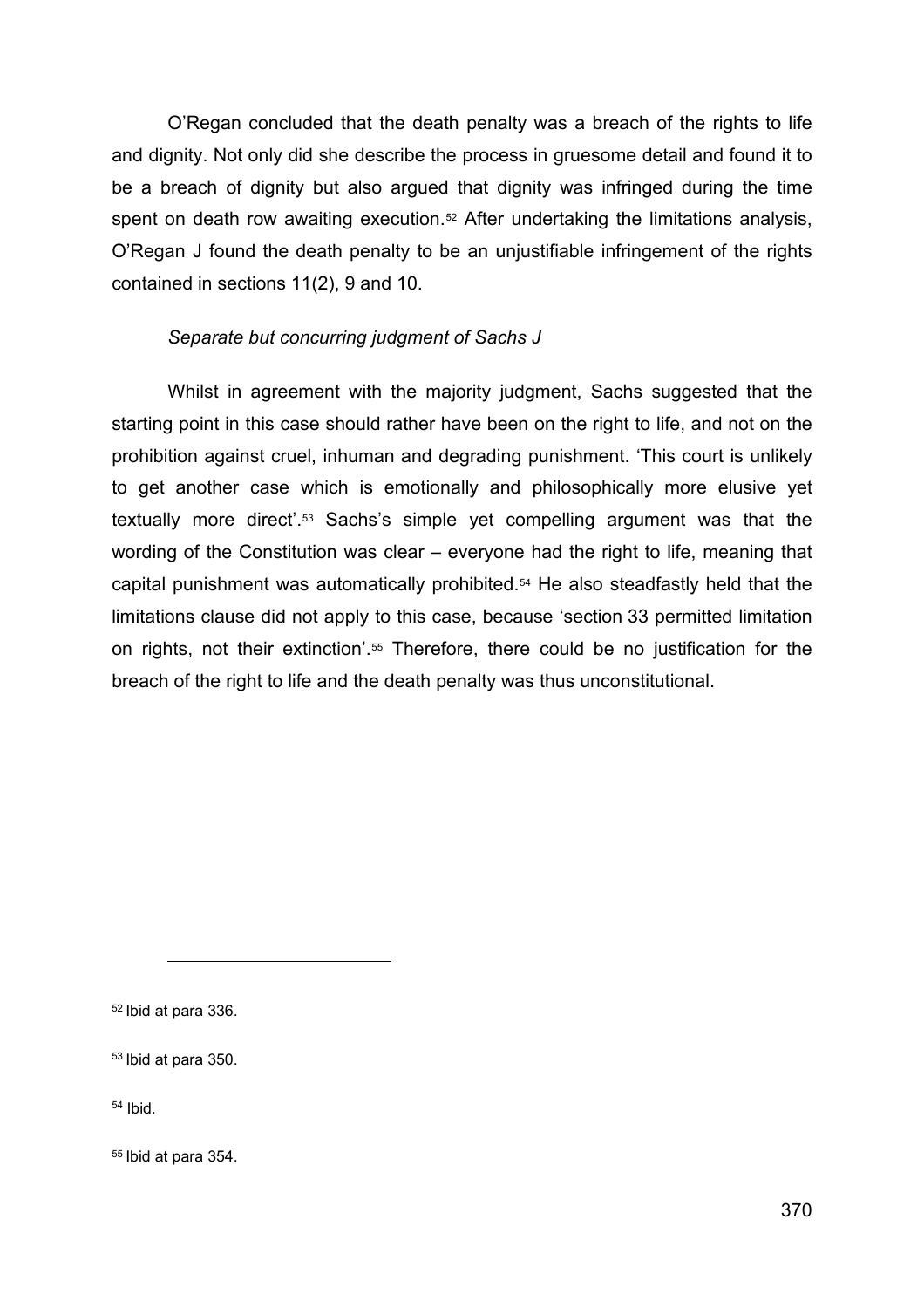# **5. THE RIGHT TO DIE?**

One question that has deeply concerned our courts is whether the right to life includes the right to die, or rather, to choose the time of one's death in particular circumstances. There are three main cases in this regard – *S v Grotjohn*[56,](#page-17-0) *Clarke v Hurst*[57](#page-17-1) and *Stransham-Ford*.[58](#page-17-2)

## **(a) Case summary: Grotjohn 1970**

## *Issue*

Whether helping someone to commit suicide constitutes the crime of murder

# *Facts*

- The deceased, Grotjohn's wife, was paralysed and depressed.
- They had an argument and Grotjohn assembled and loaded his gun, handed it to her and said: 'Then shoot yourself if you want because you're a burden.'
- She placed the gun between her feet and fired it, killing herself.
- The court noted that neither suicide nor attempted suicide is a crime in SA.
- It was argued on behalf of the accused that the act of the deceased was a 'voluntary and self-employed act' which broke the causal chain, enabling Grotjohn to escape liability.

<span id="page-17-0"></span><sup>56</sup> *Ex Parte Die Minister van Justisie: In Re S v Grotjohn* 1970 (2) SA 355 (A).

<span id="page-17-1"></span><sup>57</sup> *Clarke v Hurst NO and Others* 1992 (4) SA 630 (D).

<span id="page-17-2"></span><sup>58</sup> *Minister of Justice and Correctional Services v Estate Late James Stransham-Ford and Others* 2015 (1) All SA 354 (SCA)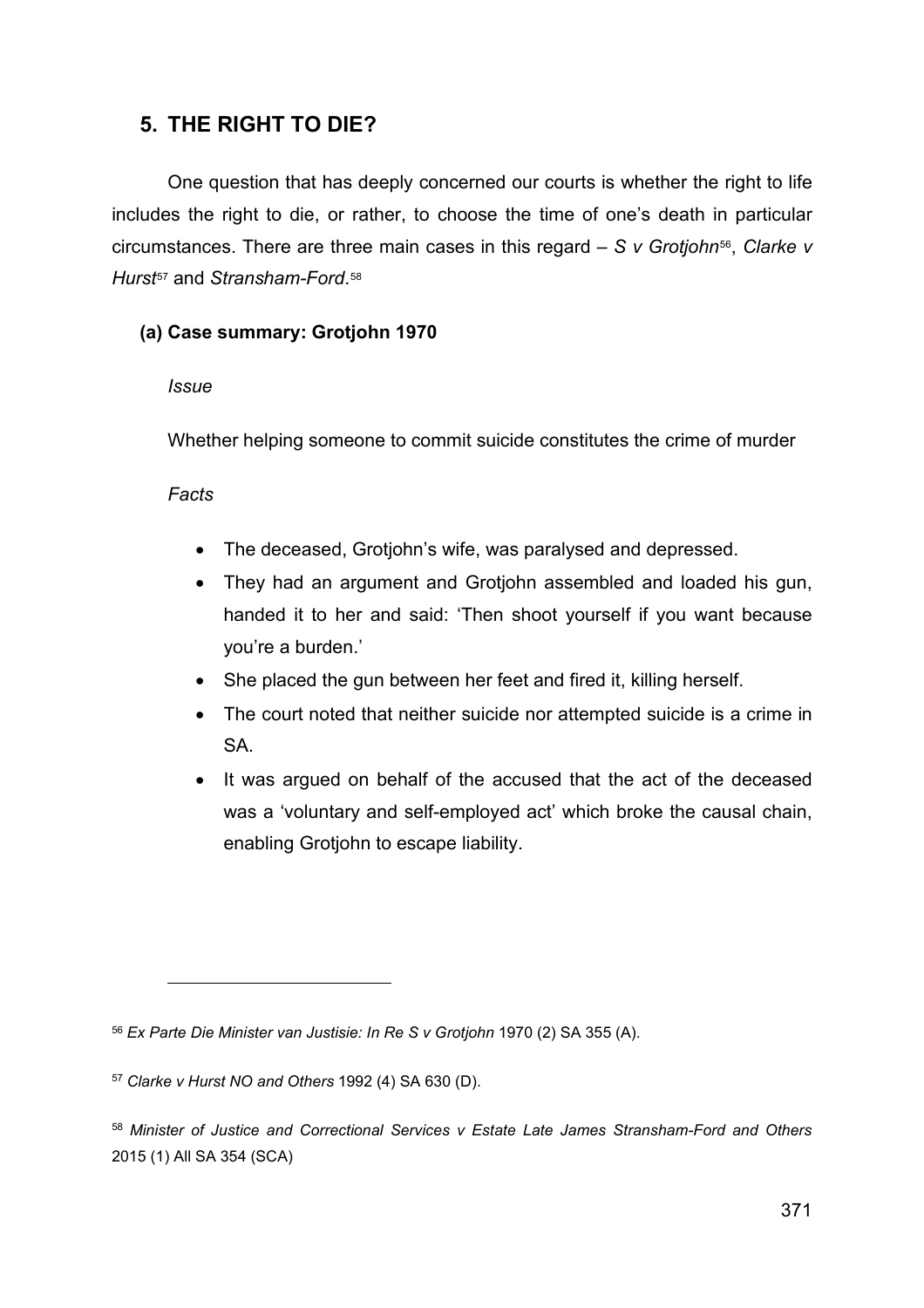## *Held*

- Whether the help or encouragement of another person in a suicide constitutes a crime will depend on the facts of the case;
- The mere fact that the suicide is voluntary and independent of the accused's actions does not necessarily justify an acquittal – to do this, the accused's actions would have to be entirely separate from the suicide and not the cause of the action;
- Appropriate verdicts could be murder, attempted murder or culpable homicide.

## **(b) Case summary: Clarke v Hurst 1992**

#### *Issue*

Whether the decision by a family member to discontinue life-preserving measures of a patient in a persistent vegetative state with no hope of recovery constitutes a crime

## *Facts*

- Clarke was in a persistent vegetative state and was kept alive via a feeding tube.
- Clarke's wife sought an order authorising her to discontinue his treatment, notwithstanding the fact that this would hasten his death.
- Clarke was a member of the SA Voluntary Euthanasia Society and had signed a document in which he asked not to be kept alive in the event of his being unable to recover from a disability.
- The court emphasised the *boni mores* of society, which would be influenced by the quality of Clarke's life.

#### *Held*

- Liability would depend on whether there was a duty not to discontinue life-sustaining procedures.
- Such a duty would not arise if the procedures had proved unsuccessful.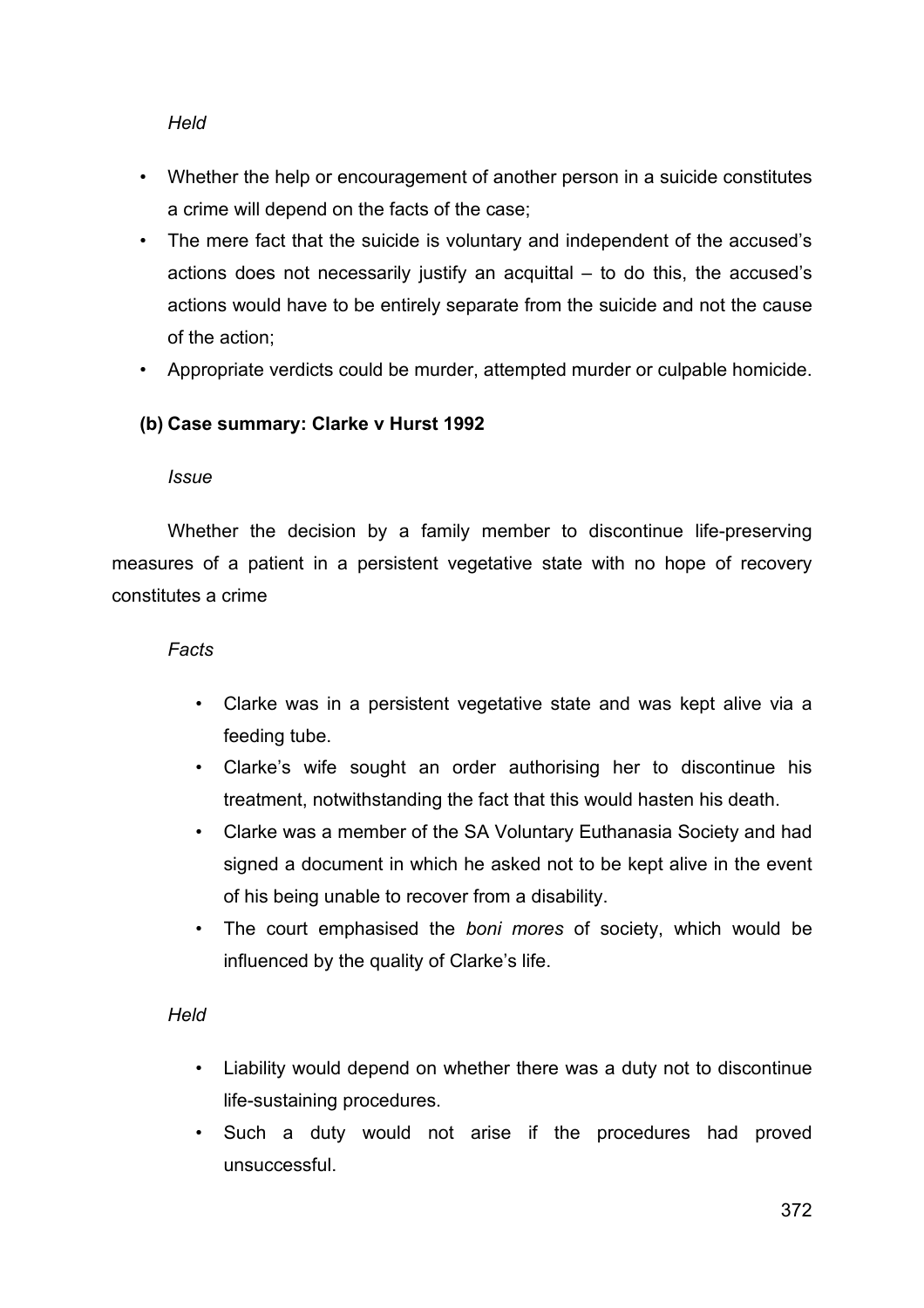• The court allowed Mrs Clarke to discontinue Clarke's life-sustaining treatment, despite the fact that this would shorten his lifespan.

## **(c) Case summary: Stansham-Ford 2015**

#### *Issue*

Whether it is permissible for patients to ask for assistance from medical practitioners to allow them to end their lives. There are two ways of doing this. The first is termed 'physician assisted suicide' (PAS) where the medical practitioner writes the patient a script for lethal drugs for the patient to take in her own time. The second is called 'voluntary euthanasia', or 'physician administered euthanasia' (PAE) which involves the medical practitioner administering lethal drugs to the patient, who is usually paralysed and cannot administer drugs to herself.

## *Facts*

- Mr Stransham-Ford was dying of cancer and approached the court asking for an order allowing his medical practitioner to help him end his life either through PAS or PAE, with no criminal liability for the doctor.
- Stransham-Ford cited his right to dignity as the ground for which his assisted suicide should be granted. He wanted to be able to commit suicide, and die with dignity, before the cancer became too debilitating.
- The court *a quo* not only granted the order but also held that the outright prohibition of PAS and PAE was an unjustifiable limitation of the applicant's rights to human dignity and freedom to bodily and psychological integrity.
- The SCA acknowledged that neither suicide nor attempted suicide were crimes in South Africa. Nor was it a crime to refuse medical treatment that would prolong one's own life. The court also acknowledged that a doctor was lawfully allowed to stop life-sustaining treatment when a patient had no hope of recovery as a result of being in a persistent vegetative state. Lastly, the court noted that a medical practitioner did not commit a crime by prescribing palliative drugs for a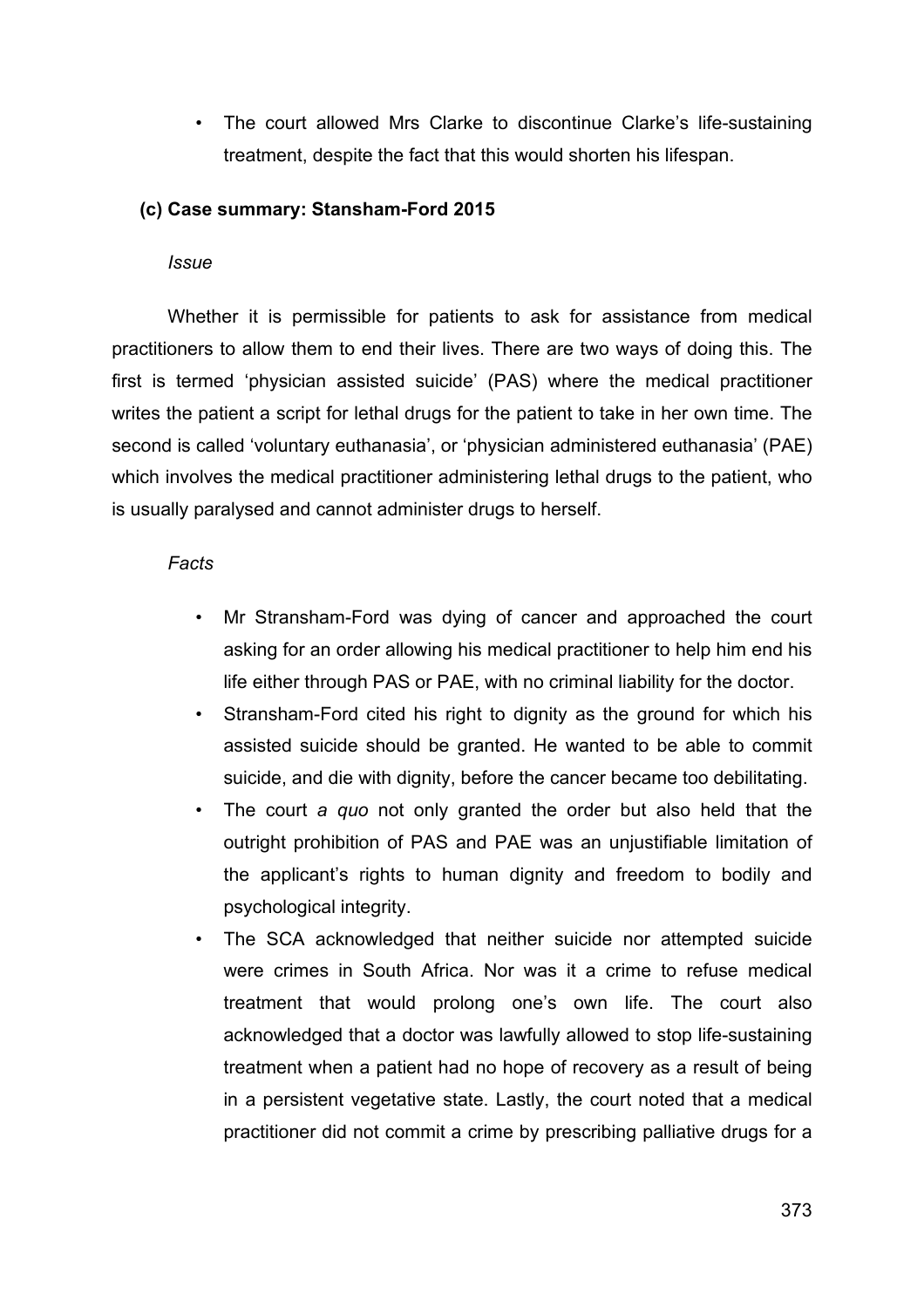patient, despite knowing that such drugs would hasten the patient's death.

## *Held*

- The appeal succeeded based on technical grounds:
	- 1. Stransham-Ford had died two hours before the court *a quo* passed judgment, meaning that there was no longer a cause of action and the court should not have made an order at all.
	- 2. The court a quo heard the matter on an urgent basis and, thus, made a hasty decision which did not examine all of the relevant law
	- 3. The court process did not comply with the Uniform Rules of Court
- This case was not a challenge to the legality of PAE in general; it was brought for the sole purpose of determining Mr Stransham-Ford's right to die. Thus, this case holds no binding precedent on the law pertaining to PAE.

## *Obiter comments*

- As the law stands, the consent of the patient to PAE does not make the medical practitioner's conduct lawful – the doctor would still commit the crime of murder.
- Regarding the legality of PAS, the court said that this would have to be decided upon a case-by-case basis, and that the principles laid down in *Grotjohn* would have to be adapted to fit modern-day medical practice and the values enshrined in the Bill of Rights. The court said that when making such a decision, the starting point would have to be the right to life.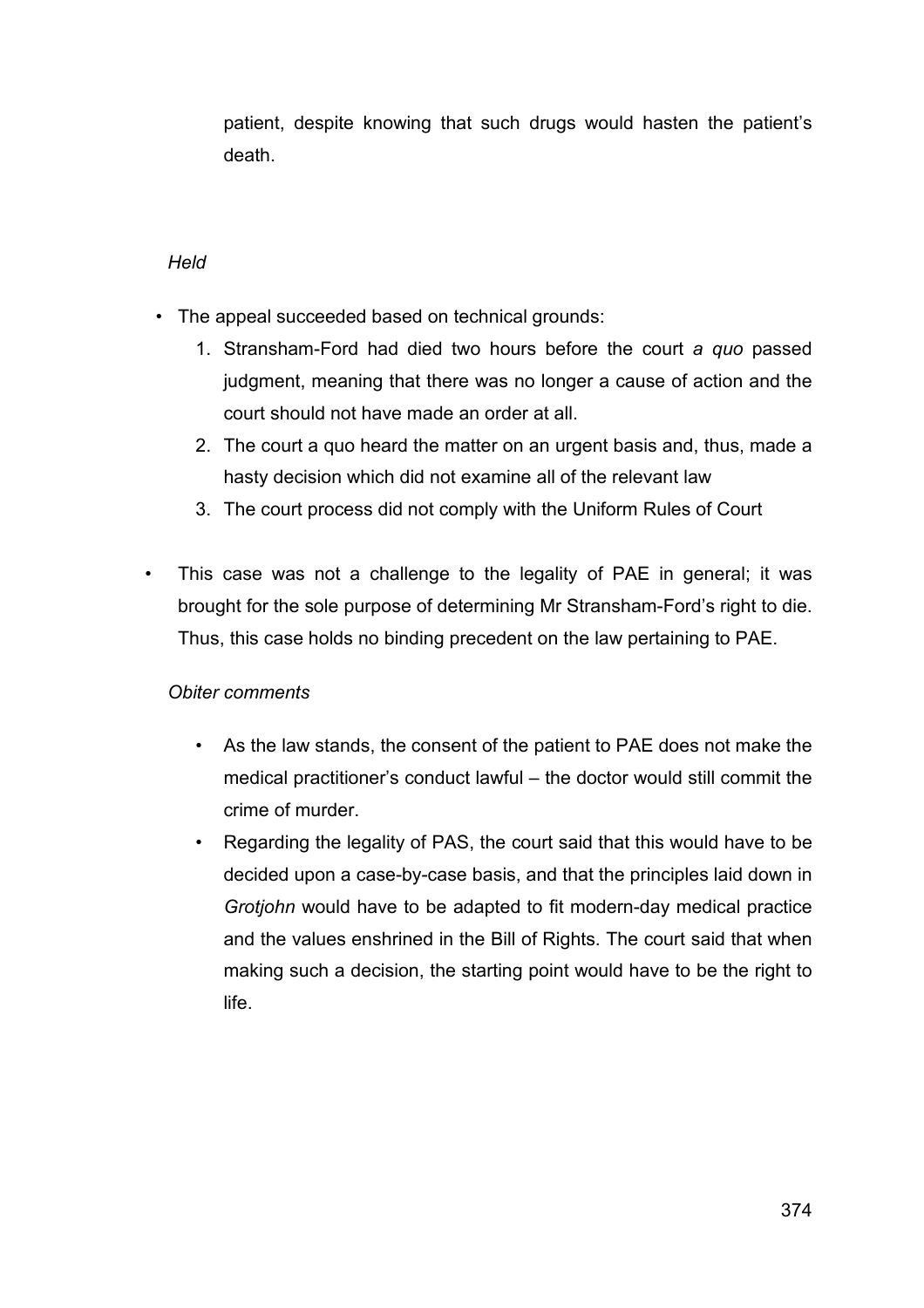# **6. ABORTION AND THE RIGHT TO BODILY INTEGRITY**

A particularly relevant debate worldwide is whether a foetus has the right to life, which would make abortion unconstitutional and illegal. In South Africa, abortion is lawful within the limits of the Choice on Termination of Pregnancy Act.<sup>[59](#page-21-0)</sup> The 1998 case of *Christian Lawyers' Association*[60](#page-21-1) unsuccessfully challenged the constitutionality of the Act on the ground that it violated the foetus's right to life. The counter-argument was that the prohibition of abortion violated a woman's right to bodily integrity, which included the right to make decisions concerning reproduction.[61](#page-21-2) Ultimately, the court upheld the rights of women in striking down the constitutional challenge. Therefore, the current South African position is that the right to life does not extend to a foetus.

Abortion has been the centre of many heated discussions recently in many Republican-controlled states in America resulting in restriction of the legality of abortions within their jurisdiction. Unlike South Africa, certain federal laws in the US require a minor to obtain the consent of a parent or guardian before being allowed to undergo an abortion. Increasingly more stringent requirements on which facilities are allowed to provide abortions has meant that many abortion clinics in the US have been forced to close down.[62](#page-21-3) This means that access to necessary healthcare has been made increasingly difficult for women living in these states as many of them have to travel long distances to receive treatment. This is expensive, requiring unpaid leave and the funding of travel expenses. In many states a woman seeking an abortion is required to attend counselling beforehand, which is intended to

<span id="page-21-0"></span><sup>59</sup> 92 of 1996.

<span id="page-21-2"></span><sup>61</sup> S 12(2) of the Constitution of the Republic of South Africa, 1996.

<span id="page-21-1"></span><sup>60</sup> *Christian Lawyers Association of SA and Others v Minister of Health and Others* 1998 (11) BCLR 1434 (T)

<span id="page-21-3"></span> $62$  Guttmacher Institute 'State Facts about Abortion: Alabama' available at *[https://www.guttmacher.org/fact-sheet/state-facts-about-abortion-alabama.](https://www.guttmacher.org/fact-sheet/state-facts-about-abortion-alabama)*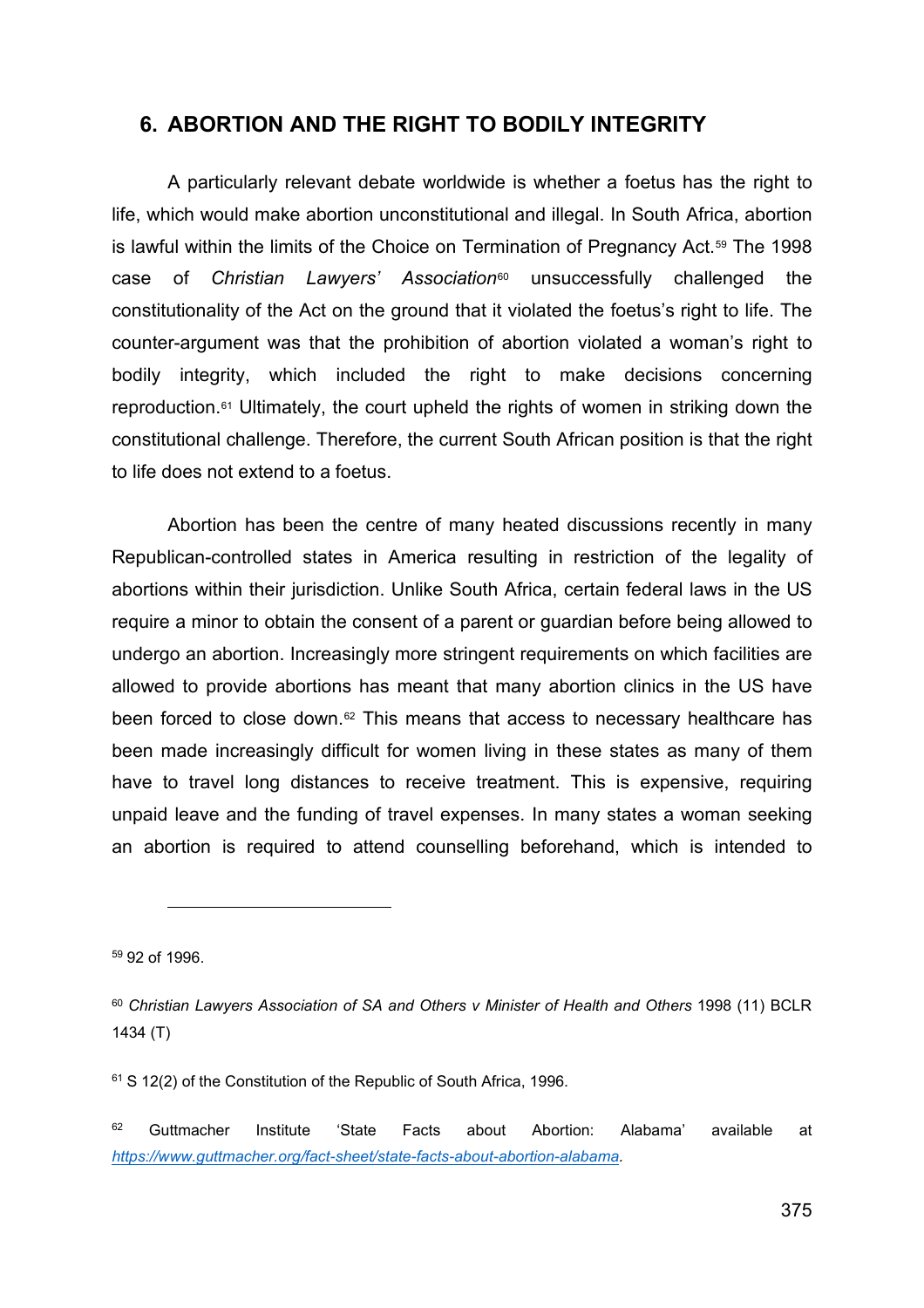dissuade her from continuing with the procedure[.63](#page-22-0) It is also common for doctors being required to show the woman a sonogram of the foetus and play its heartbeat.<sup>64</sup>

One of the most controversial decisions concerned the recently-signed Alabama Human Life Protection Act,<sup>[65](#page-22-2)</sup> which banned abortion in its entirety, even in cases of rape or incest, unless the life of either the woman or the foetus was in grave danger.[66](#page-22-3) The Act also exposed doctors who administer abortions and women who undergo abortions in Alabama to criminal action.<sup>[67](#page-22-4)</sup> This law is unconstitutional under and in terms of the US Supreme Court decision of *Roe v Wade* in 1973 which legalised abortion across the country.[68](#page-22-5) However, Alabama lawmakers are hoping that the Act will give the Supreme Court an opportunity to revisit and overturn *Roe v Wade*. Following this, many other states have passed so-called 'heartbeat bills' where abortion is illegal once the foetus has a heartbeat.<sup>[69](#page-22-6)</sup> Foetuses can develop a heartbeat as early as six weeks into pregnancy, which is often before a woman even knows that she is pregnant.[70](#page-22-7)

Anti-abortion laws serve to tell women that an unborn foetus with no consciousness has more rights and deserves more respect than they do. Antiabortion laws make a woman carry the burden of an unwanted pregnancy as punishment for her supposed recklessness, without imposing much hardship on the

<span id="page-22-0"></span> $63$  Ibid.

<span id="page-22-1"></span> $64$  Ibid.

<span id="page-22-3"></span><sup>66</sup> Ibid.

<span id="page-22-4"></span><sup>67</sup> Ibid.

<span id="page-22-5"></span><sup>68</sup> Ibid.

<span id="page-22-6"></span> $69$  Ibid.

<span id="page-22-7"></span><sup>70</sup> Ibid.

<span id="page-22-2"></span><sup>65</sup> Caroline Kelly 'Alabama governor signs nation's most restrictive anti-abortion bill into law', available at *https://edition.cnn.com/2019/05/15/politics/alabama-governor-signs-bill/index.html.*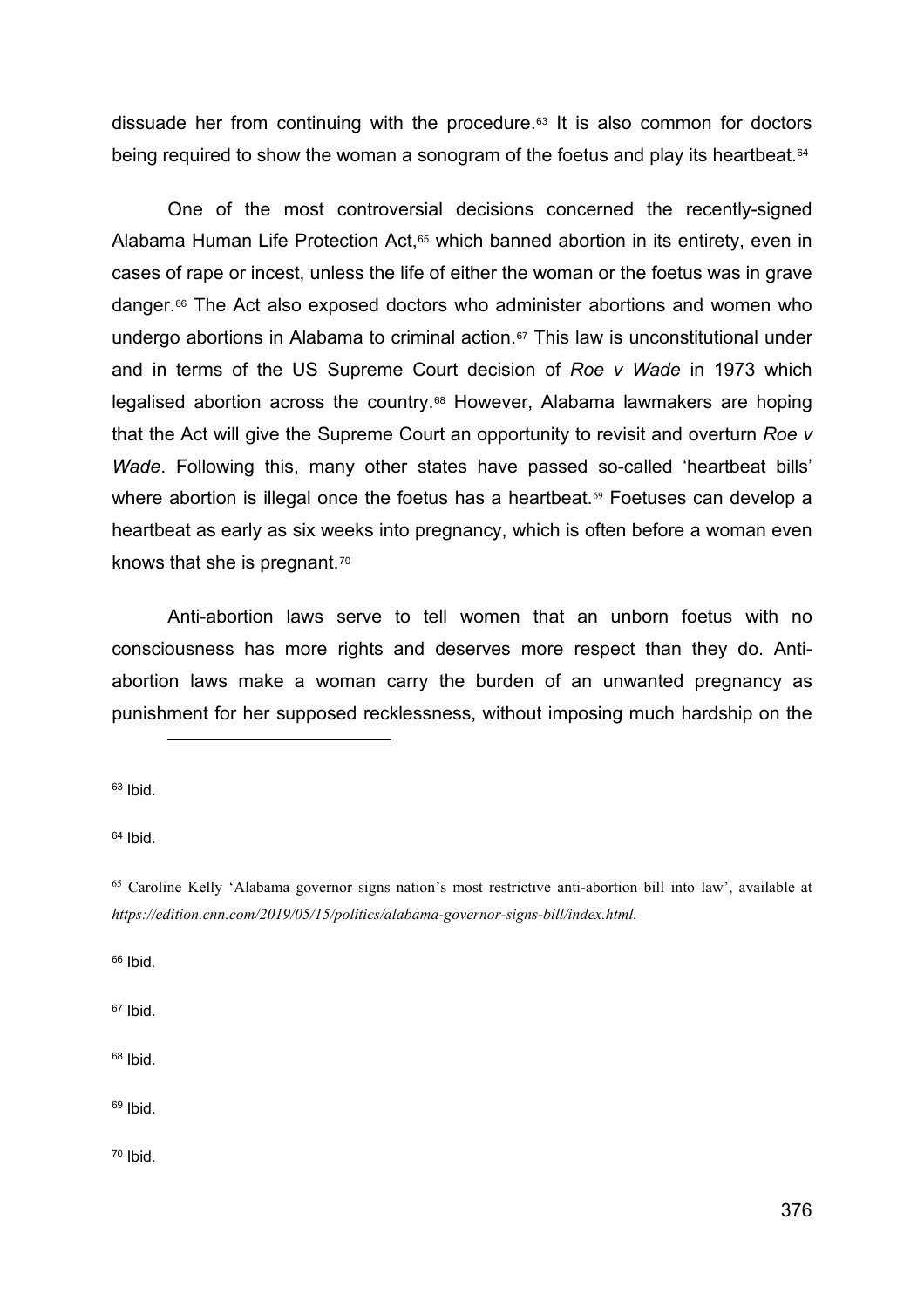man at all. They strip a woman of her rights to bodily integrity and human dignity, and undermine her equality in society. Furthermore, studies have shown that banning abortion does not in fact prevent abortions from happening – they are instead performed by unsafe methods, which places the woman at great risk and further infringes her dignity.

# **7. QUESTIONS**

# **(a) MCQs**

- 1. The case of Christian Lawyers Association:
	- *a.* Successfully challenged the constitutionality of abortion on the ground that it violated a foetus's right to bodily integrity.
	- *b.* Unsuccessfully challenged the constitutionality of abortion on the ground that it violated the foetus's right to life.
	- *c.* Successfully challenged the constitutionality of abortion on the ground that making abortion illegal is a justifiable limitation on a woman's right to bodily integrity.
	- *d.* Was unsuccessful in the court *a quo* but won on appeal.
- 2. In Grotjohn it was held that:
	- a. Neither suicide nor attempted suicide is a crime in South Africa.
	- b. The final act of the deceased in committing suicide interrupts the causal chain, thus allowing anyone who encouraged or helped the deceased to die to escape criminal liability for murder.
	- c. Encouraging or enabling a person to commit suicide will always constitute the crime of murder.
	- d. Whether encouraging or enabling a person to commit suicide amounts to the crime of murder will depend on the facts of each case.
- 3. Choose the INCORRECT answer. In *Stransham-Ford*: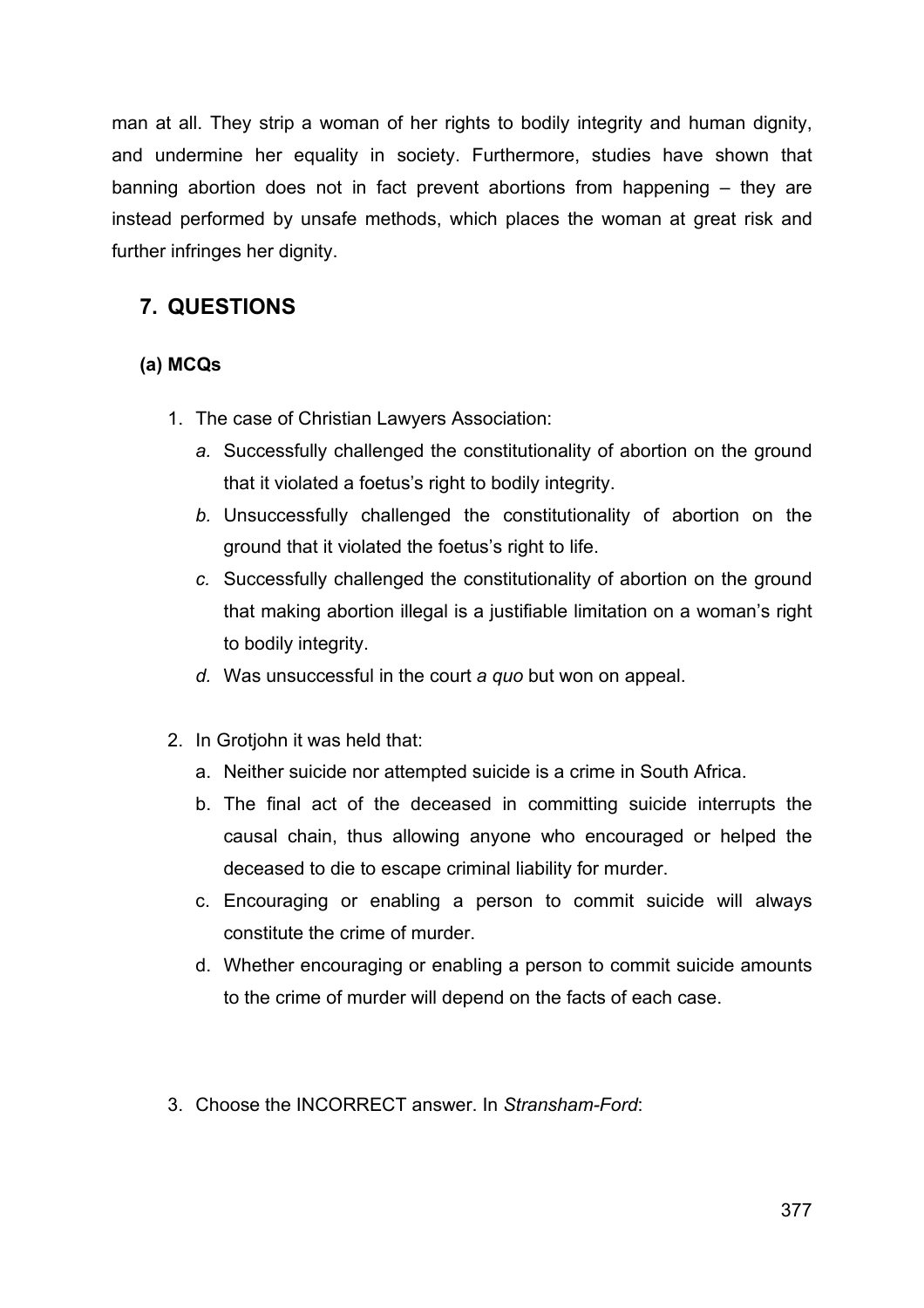- a. The judgment of the court *a quo* was overturned on appeal to the SCA, which criticised the trial court for handing down judgment despite Mr Stansham-Ford having died, thus extinguishing the claim.
- b. Physician assisted euthanasia (PAE) is illegal in South Africa and amounts to the crime of murder.
- c. Mr Stansham-Ford was in a persistent vegetative state and his family wanted permission to lawfully withhold life-sustaining treatment, despite the fact that this would hasten his death
- d. Whether physician assisted suicide (PAS) is unlawful will depend on the facts of each case together with an analysis of the ruling in *Grotjohn* in light of modern medical practice and constitutional values
- 4. Choose the INCORRECT answer. In *Port Elizabeth Municipality* the Constitutional Court:
	- a. Dismissed leave to appeal to hear the case.
	- b. Held that the section 25 right to property can never be limited and that all that needs to be proved for an eviction is unlawful occupation of land
	- c. Spoke to the need for unlawful occupiers to be treated with dignity throughout the eviction process.
	- d. Stated that in our constitutional dispensation it is sometimes appropriate for individual rights to be limited in order to protect the rights of vulnerable people.
- 5. In *Dawood* it was held that
	- a. The right to dignity includes the right to protection of family life, and that the Aliens Control Act infringed that right by requiring spouses without a valid temporary residence permit to leave the country pending their immigration application.
	- b. The exemption in the Act created for spouses, children and vulnerable family members with valid temporary residence permits was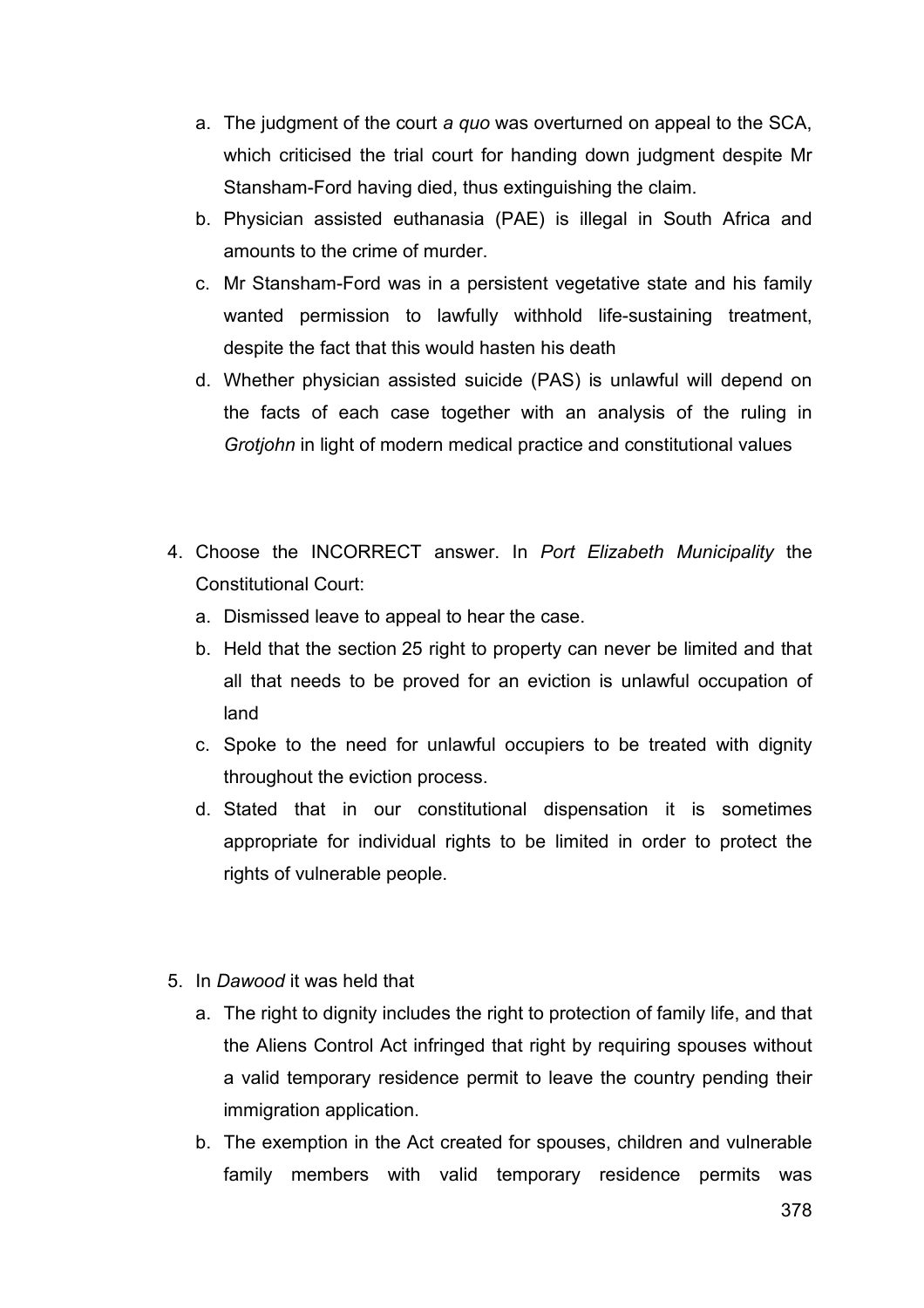unconstitutional because it discriminated against people who had no familial ties to a South African national.

- c. The value of dignity was infringed by the Aliens Control Act, making the impugned provisions unconstitutional and invalid.
- d. When litigating a constitutional issue one has to rely on the most direct right and may only rely on the right to dignity if there is no such more direct right.

## **(b) Short questions**

- **1.** Briefly discuss the competing rights at issue in *Christian Lawyers Association* and give the current position on abortion in South African law. **(***5 marks***)**
- 2. O'Regan J and Sachs J decided to place their emphasis on the right to life when declaring the death penalty unconstitutional. Given the unqualified nature of the right to life in our Constitution, do you believe that it is possible for the death penalty to be reintroduced in South Africa in a way that *justifiably* limits the right? **(***5 marks***)**
- 3. With reference to any case(s) of your choosing, discuss the court's interpretation of human dignity and its place in the constitutional order.

#### **(***5 marks***)**

#### **(c) Long questions**

**1.** In an essay, and with reference to the Constitution and relevant case law, discuss the difference between dignity as a right versus dignity as a value. Include a discussion on ubuntu and its place in dignity litigation.

#### **(***15 marks***)**

2. Dr Devon is a highly qualified anaesthetist. His mother, Mrs Devon, has been suffering from a debilitating muscular disease for the past two years. She is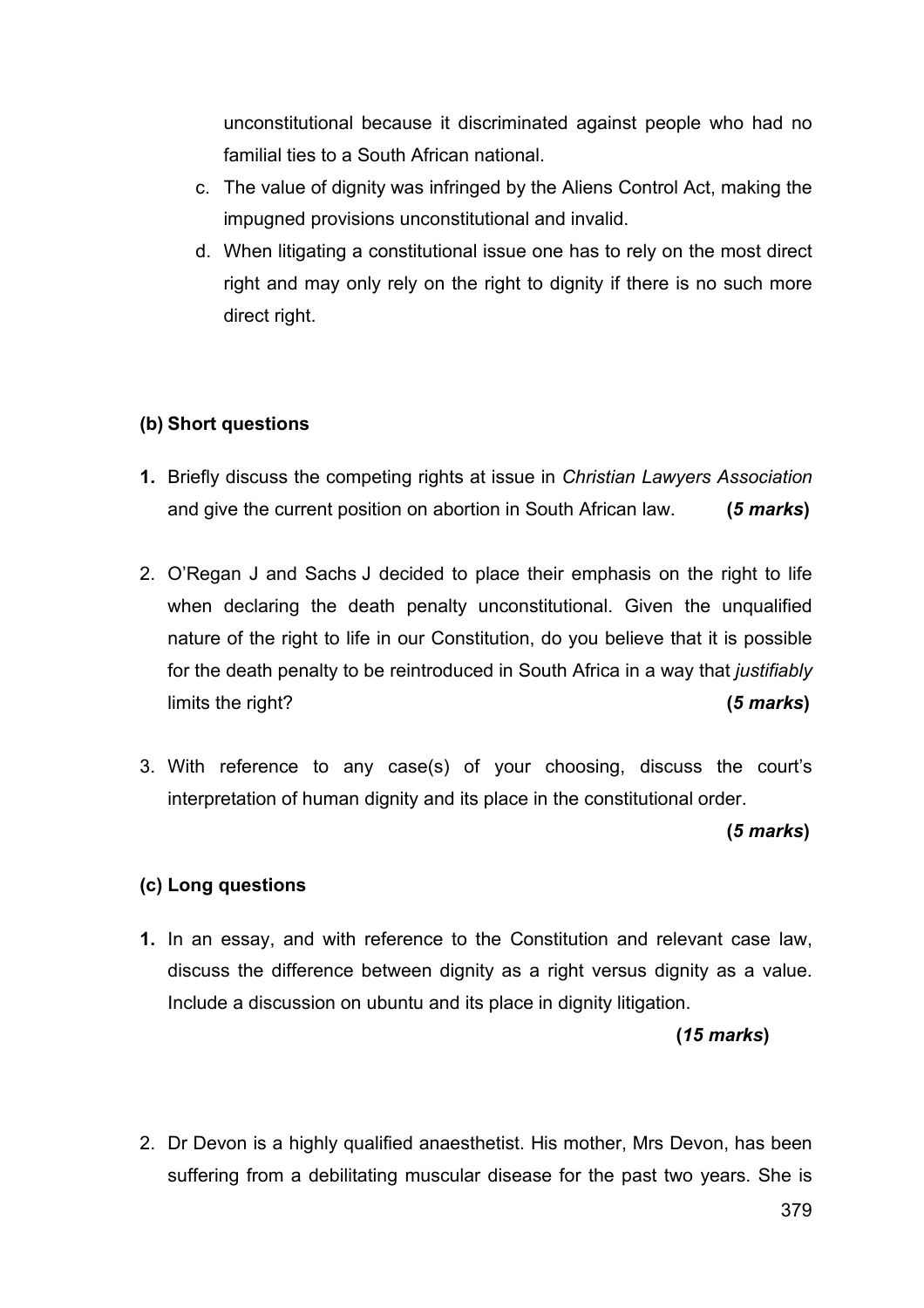still fully comprised of her mental faculties but is required to take an excessive amount of medication to cope with her condition. She often feels nauseated and fatigued after taking her medication, and still experiences pain consistently despite taking the medication. Mrs Devon has decided that she has lived for long enough with these, what she considers, inhumane conditions and she asks her son to give her a lethal overdose of morphine so that she may die peacefully. Dr Devon could not resist his mother's dying wish and complied with her request.

Subsequent to his mother's death Dr Devon has been arrested and charged with murdering his mother. Your law firm is defending Dr Devon. They ask you to prepare a memorandum on the following issue: are there any constitutional arguments that may be made arguing that the current South African criminal law as expressed in *Grotjohn* is unconstitutional? Specifically, they want to know if it may be argued that the current law on so-called 'assisted suicide' infringes the victim's right (in this case Mrs Devon's) to dignity. And if it does, whether a victim in the position of Mrs Devon should be able to consent to 'dying with dignity'? (*20 marks*)

3. Angela and Jennifer are newly married and excited about their future. Central to their plans is having children. However, from a biological perspective both cannot conceive a child together as they are women. They are not comfortable utilising a sperm donor for personal reasons. While on holiday in Taiwan during November 2019 the couple meet Tony Wu, a 15-year-old tour guide. Tony is an orphan who works at the tourist attractions during the holidays. The couple fall in love with Tony as he is a humble and incredibly intelligent child. They buy Tony a ticket to Cape Town and all return to Cape Town after the holiday during December. Tony arrives in Cape Town on a three-month holiday visa. The couple are determined to adopt Tony. They apply to the Taiwanese Embassy in Cape Town. Unfortunately, their application was unsuccessful. Furthermore, they forget to apply for a temporary residence permit for Tony after returning home. On the 1<sup>st</sup> of April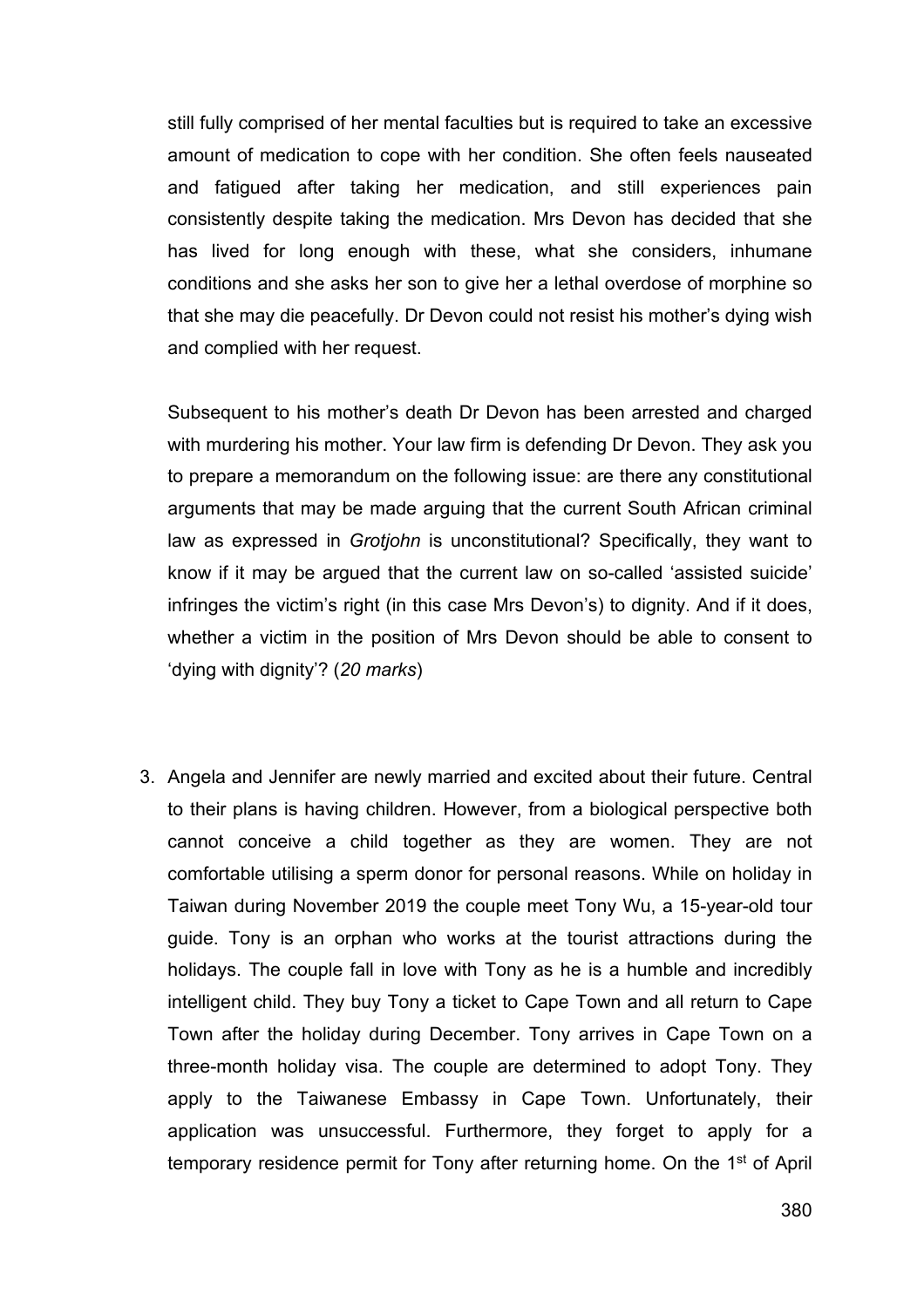2020 an immigration officer comes to remove Tony and informs the couple that he will be extradited back to Taiwan. He also informs the couple that since Tony turned 16 on 18 February he is required to do compulsory military training in Taiwan for two years. The couple are aggrieved by this news. They have become extremely attached to Tony and treat him as their son. They are distraught that their family is being torn apart. The couple come to see you, their attorney, seeking an order that the failure of the Aliens Control Act, 1991 to provide them with a remedy to this predicament is an infringement of their dignity.

Provide the couple with a succinct memo on the prospects of their success. **(15 marks)**

4. Given your thorough understanding of the right to life, do you believe that the right to life includes the right to choose your death? Make short reference to any applicable cases as well as to the purposive approach adopted by the Constitutional Court when interpreting rights in the Bill of Rights. (*20 marks*)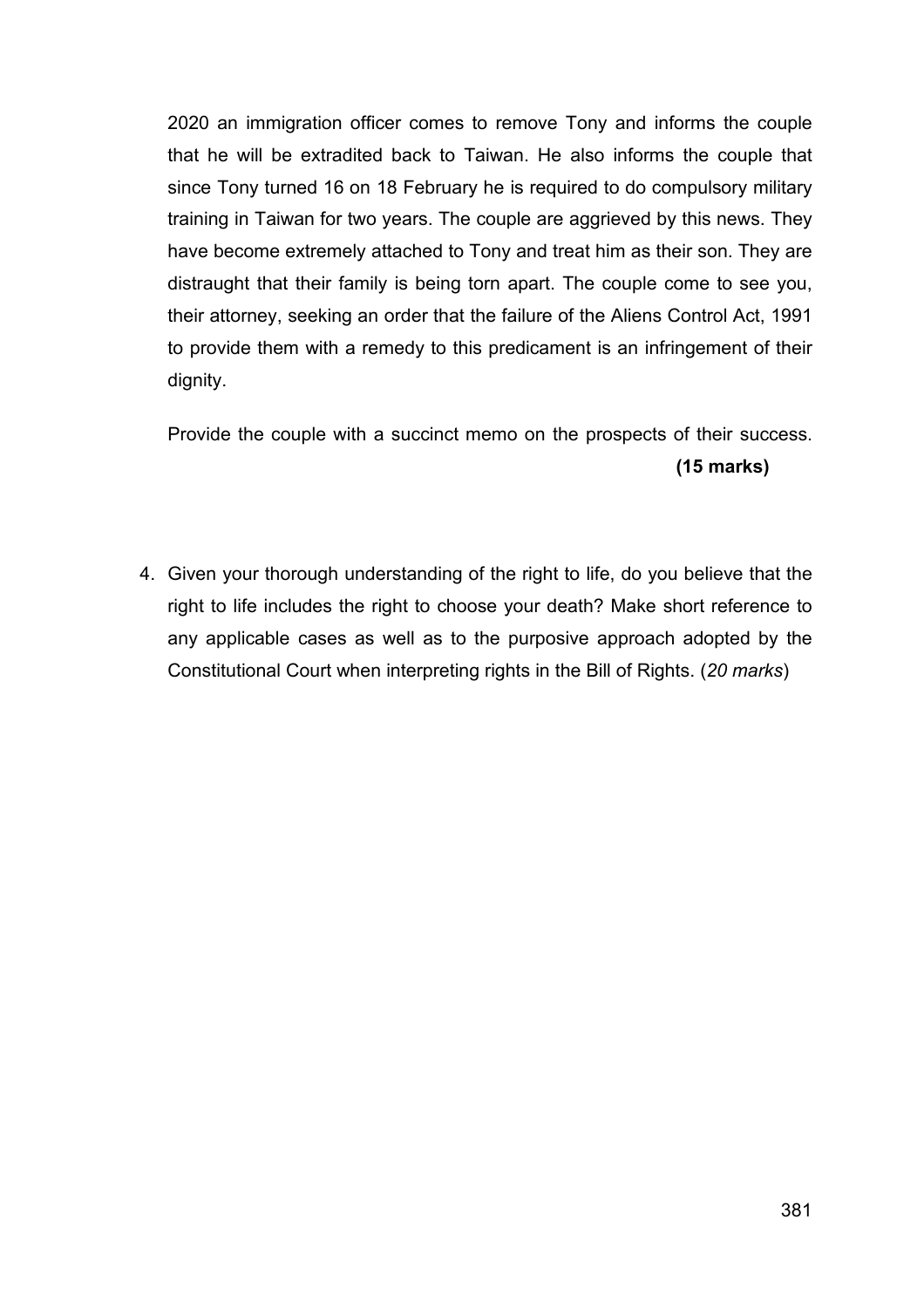## **8. Answers**

## **(a) MCQs**

- 1. **b**.
- 2. **d**.
- 3. **c**.
- 4. **b**.
- 5. **a**.

#### **(b) Short questions**

- 1. The *Christian Lawyers Association* case was an unsuccessful challenge to the Choice on Termination of Pregnancy Act, which legalises abortion in all instances up until a certain time period in the pregnancy. The association attempted to argue that abortion is an unjustifiable limitation on the foetus's right to life, and thus the Choice on Termination of Pregnancy Act was unconstitutional. The court instead focused on the right to bodily integrity of the mother, and held that to force her to give birth to a baby violated her reproductive rights. Therefore, in South Africa, abortion is currently legal in all circumstances (in other words, it is not confined to cases of rape or incest). A mother may choose to abort her child up within a given time period without the consent of any other person, including the father.
- 2. The right to life is enshrined in section 11 of the Constitution and reads, 'Everyone has the right to life'. In certain other constitutions worldwide, such as the American Constitution, the right to life is qualified. This means that express provision is made for a limitation of the right to life in certain scenarios, such as the death penalty. In the South African Constitution, no such qualification exists – there is no exception within section 11 which allows for the right to be limited in particular instances. Of course, any right can be justifiably limited through the application of the section 36 limitations analysis, but the right to life nevertheless remains unqualified. This makes it much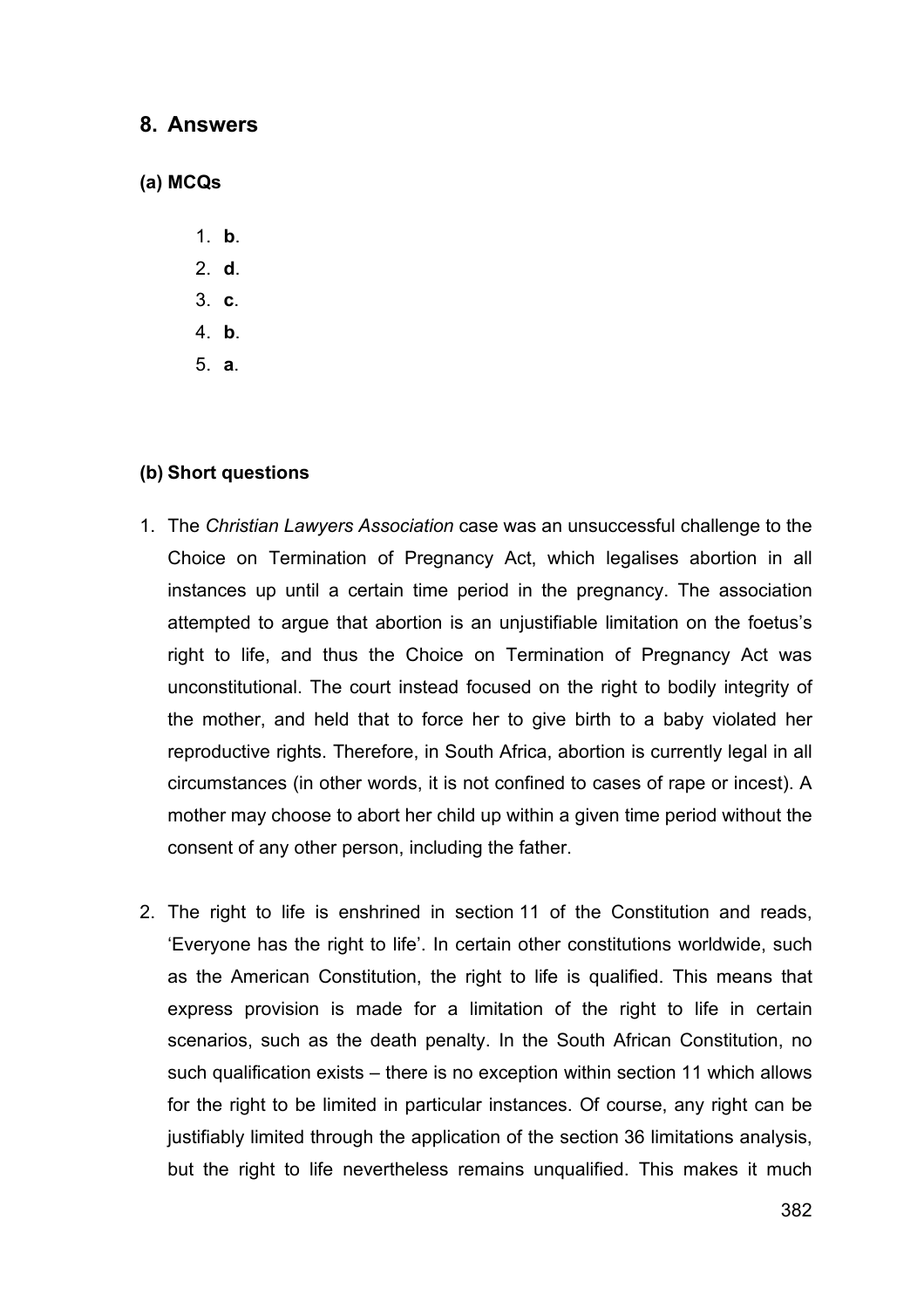harder for the death penalty to pass constitutional muster, as it has to pass the section 36 test. The test was applied in *Makwanyane* where the death penalty did not pass because of the arbitrariness inherent in the punishment. Furthermore, it was found that the punishment was not actually a deterrent and thus did not suit its purpose. Therefore, it is hard to conceive that the death penalty could be reintroduced, unless its arbitrariness is somehow removed, and even then it would have to be justified using the high threshold of section 36.

3. Human dignity has been termed the 'cornerstone' of South Africa's democracy and as such it underlies and infuses all other rights (*Makwanyane*). Dignity is both a right and a value in our Constitution. It is listed as a right in section 10 and a value in section 1(a). Dignity refers to the inherent worth of human beings, and it is a fairly broad concept. Because of this, there is often a more direct right on which a litigant may rely. When this happens, dignity as a value is nevertheless relevant in that it informs the interpretation of all other rights and conduct. For example, in the *National Coalition* case the primary right relied on was that of equality – it was argued that it was unfair discrimination to criminalise an act for men which would be legal if it were performed by women or by a woman and man together. However, when assessing the unfairness of the discrimination, the court went to great lengths to consider the impairment to the applicants' fundamental human dignity by the criminalisation of sodomy. In this case, therefore, human dignity was invoked as a value. There might be instances in which there is no other more direct right on which to rely, in which case a litigant could choose to rely on the right to dignity (*Dawood*). In the *Dawood* case there was no direct right to protection of family life that could be relied on, so the applicants relied on the right to dignity. Thereafter, the protection of family life was read in to the content of the right to dignity. Therefore, when assessing dignity as a whole it is unlikely that it would be relied on directly when there is a more direct and clear right. However, the court has continually used the value of human dignity to interpret all other rights in the Bill of Rights and has held it up as being of fundamental importance in our constitutional dispensation.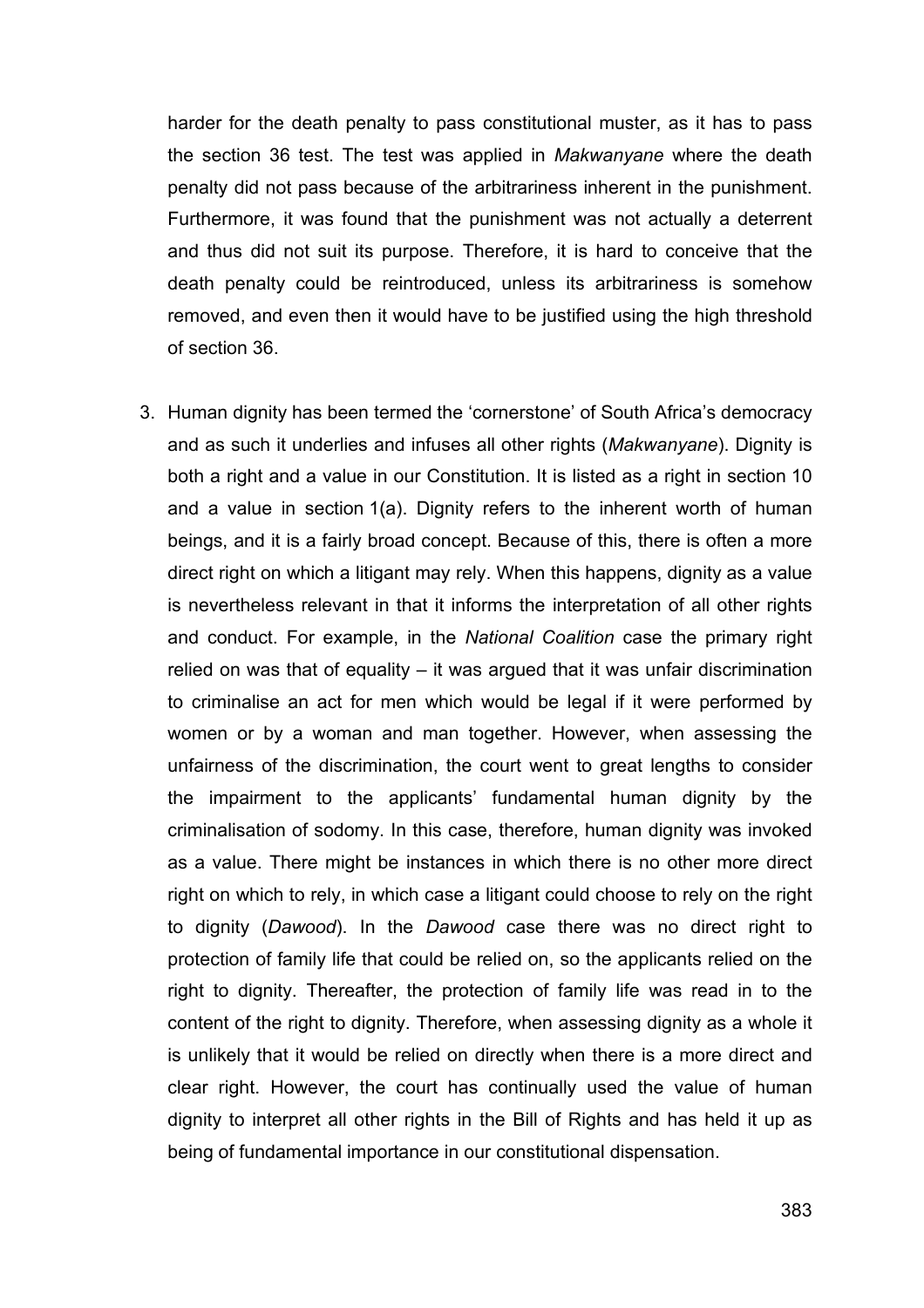#### **(c) Long questions**

1. In the South African Constitution, dignity is found both as a right and as a value. As a right, it is enshrined in section 10, which says that 'everyone has inherent dignity and the right to have their dignity respected and protected'. Section 1 of the Constitution lists values upon which democratic South Africa is founded, and dignity is one of them. The question then becomes: what is the difference between the two, and what is the place of ubuntu in dignity litigation?

The right to dignity would be relied on when any action or legislation is alleged to violate a person's inherent dignity. If an infringement of dignity is indeed found to exist, then the infringement would be tested using the section 36 limitations analysis to assess whether the infringement is justifiable or not. If the infringement cannot be found to be justifiable, the particular act or legislation will be declared unconstitutional and thus invalid.

However, it is not often that the right to dignity is relied upon directly in constitutional litigation. This is because in most scenarios there is an applicable right which has clearer application (for example, the right to equality). This is where dignity as a value comes in. Given that dignity underlies South Africa's entire democratic order, it plays a vital role in the interpretation of other rights. In *National Coalition*, for example, even though the primary right argued was the right to equality, dignity informed the equality analysis in order explain the position of the applicants better and how their equality had been infringed. Given its high status in South Africa's constitutional dispensation, the value of dignity is most often a factor when analysing other rights.

Ubuntu is an African philosophy and way of life which encompasses many values. Within ubuntu teaching is a strong sense of communitarianism –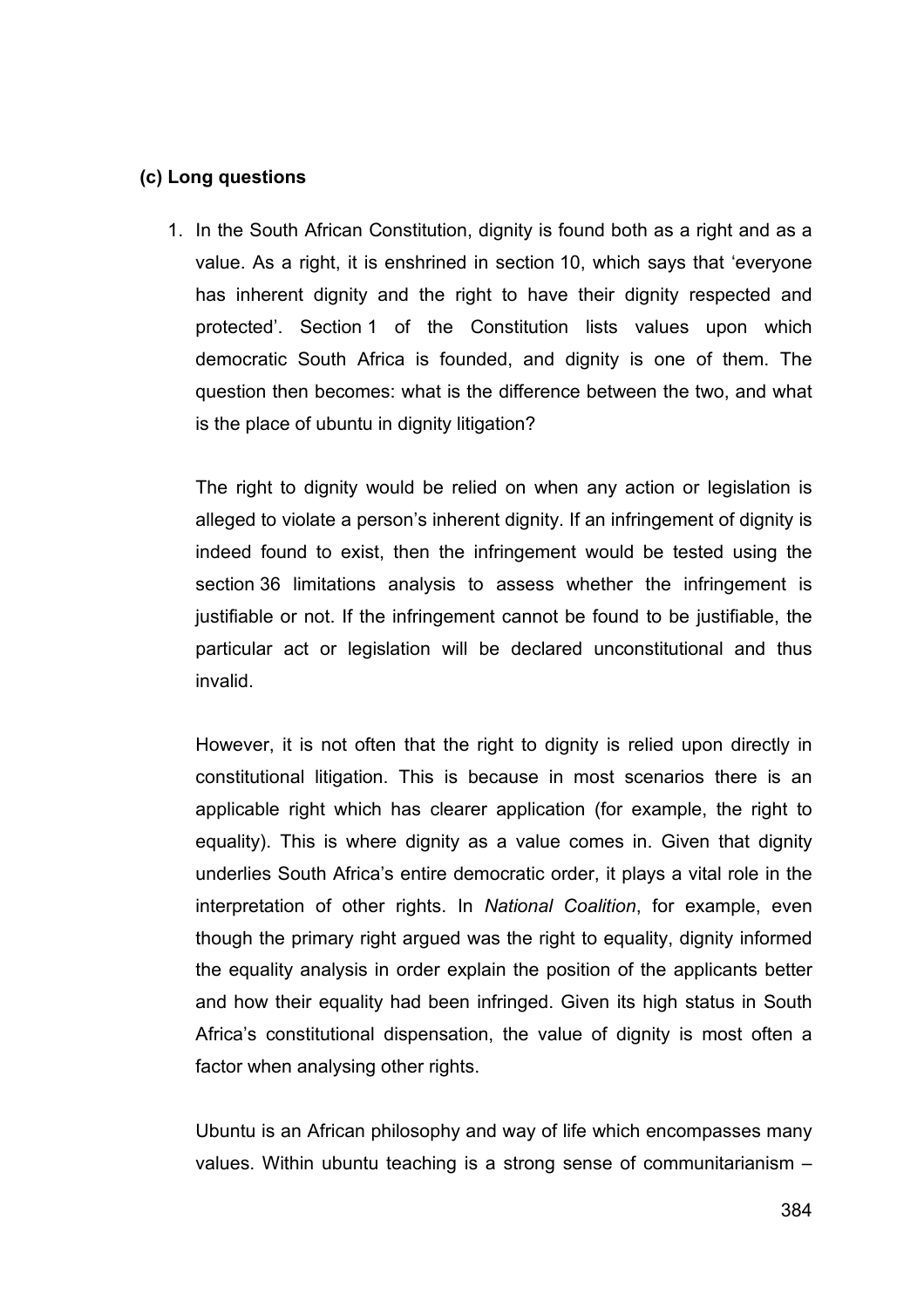that humans are all equal and all rely on each other for survival. Thus, there is a strong sense of respect for fellow human beings that runs through ubuntu philosophy. One of the key values encompassed by ubuntu is that of human dignity. As such, ubuntu is often cited in cases which involve constitutional challenges of dignity.

In *PE Municipality*, the court had to consider the competing rights within an eviction procedure. On the one hand was the individualistic right to property as enshrined in section 25, and on the other the right to dignity which is found in both the Constitution and in the PIE Act. The court struck this balance by observing the communitarian values espoused by ubuntu 'suffuses the whole of the constitutional order. It combines individual rights with a communitarian philosophy'. Therefore, in South Africa, individual rights may be limited for the benefit of the greater majority as in line with ubuntu.

Ubuntu was also discussed in the *Makwanyane* judgment. Given its communitarian nature, ubuntu emphasises reconciliation and restorative justice over retribution. The death penalty is certainly the most severe form of retribution as it is irreversible. Therefore, it was found that the death penalty was inconsistent with the values of ubuntu and thus inconsistent with the right to life and the right to dignity.

The act of Dr Devon is termed 'physician assisted suicide' (PAS) and is undertaken when a doctor provides a patient with lethal drugs to be taken when the patient desires to end her life. The issue at hand is whether PAS is illegal and, if so, if it is unconstitutional. The recent case of *Stransham-Ford* involved an application to court to allow Mr Stransham-Ford to be able to choose to die via either PAS or physician assisted euthanasia (PAE), as he was suffering from cancer. As with Mrs Devon, Mr Stransham-Ford's mental faculties were intact and, the medical practitioner fully understood the nature of what he was asking for. Stransham-Ford felt that as the cancer got worse he was losing his fundamental human dignity. Therefore, he argued that prohibiting him from being able to choose when to die would be a violation of his right to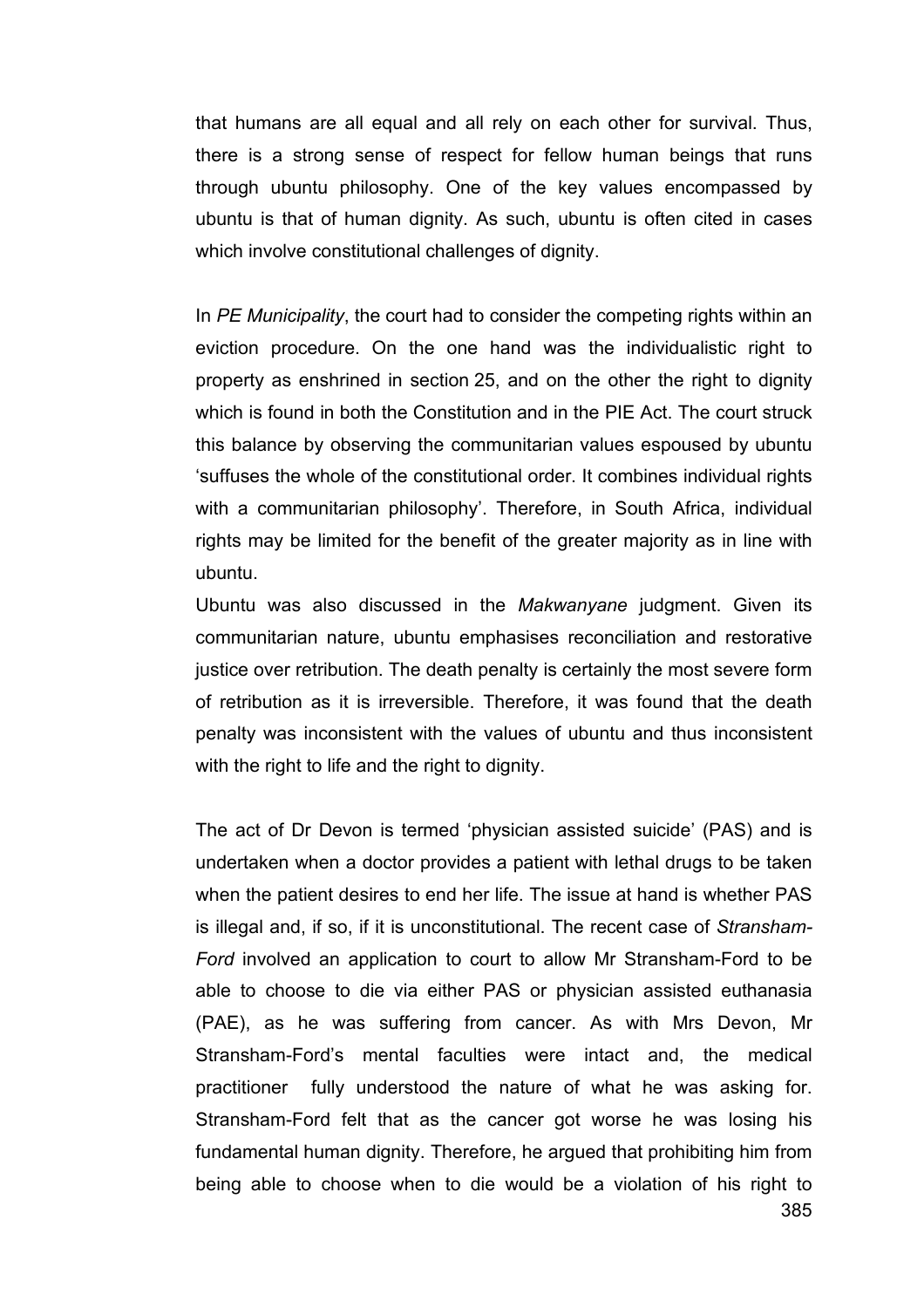dignity. The court *a quo* granted Stransham-Ford's application and declared that the outright criminalisation of PAE and PAS was indeed a breach of his dignity. The SCA, however, overturned that decision on technical grounds –primarily that Mr Stransham-Ford had already died by the time judgment in the court a quo was handed down, and so the claim was extinguished. Furthermore, as Mr Stransham-Ford brought the application solely to declare his own rights, and not to challenge the constitutionality of the criminalisation of PAS/PAE in general, this case held no binding precedent on PAS/PAE.

An older case, which is binding, is that of *Grotjohn*, in which the issue was whether there could be criminal liability for telling someone to commit suicide, even if the ultimate act was undertaken by the deceased independently. The court in this case held that liability would have to be assessed on a case-by-case basis, and there was no fixed answer. In *Grotjohn's* case, the fact that his wife had independently and voluntarily shot herself did not help him escape liability because he had assembled the gun for her and had told her to shoot.

Therefore, the fact that Mrs Devon took the morphine of her own accord and independently of Dr Devon would not necessarily escape him from liability. In fact, if *Grotjohn* was applied identically then Dr Devon would be guilty of murder.

PAS/PAE raises important issues with regards to the right to dignity. As has been emphasised by our courts on numerous occasions, dignity is a fundamental human right and is one of the most important rights in our constitutional dispensation. Therefore, if an incurable illness lowers one's human dignity, the argument goes that one should be able to choose to die before that dignity is infringed even more. To force someone to stay alive would be to force them to live an undignified life. Furthermore, in both *Grotjohn* and *Stransham-Ford* the court noted that neither suicide nor attempted suicide are crimes in South Africa. An able-bodied person can attempt suicide without incurring criminal liability at all. However, a sick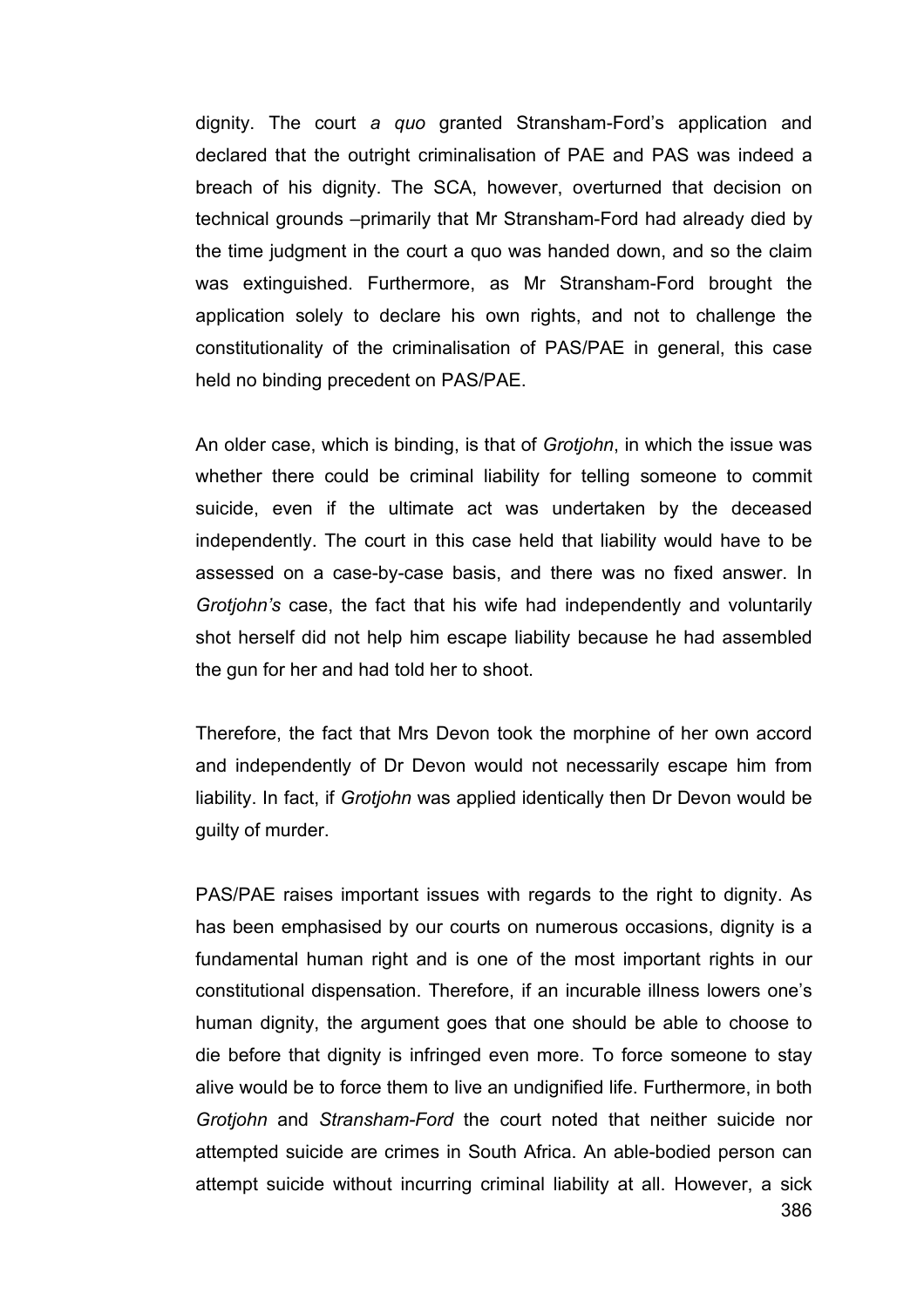person might not be able to physically commit suicide, which is why medical assistance is requested. Therefore, it could be argued that there is an arbitrary distinction being created between people who can physically commit suicide by themselves and those who cannot, and who are then forced to live in indignity for the rest of their lives.

2. The issue to be decided is whether Tony's extradition is an infringement of Angela and Jennifer's right to dignity.

In the South African Constitution there is no specific right to protection of family life. Instead, there is the right to human dignity. Dignity attaches to people at birth and is an innate quality of being human. It shows respect for the inherent worth of people and celebrates diversity. Therefore, the right to dignity is a broad right and encompasses any event in which one's fundamental dignity is infringed. As Angela and Jennifer cannot rely on a more specific right, the right to dignity would be relied on in this case. Luckily for them, the Dawood case dealt with the right to dignity in protection of family life. In Dawood, South African nationals were being forced to live apart from their immigrant spouses until the immigrant spouse obtained a residence permit to live in South Africa. The court held that this was a violation of the spouses' right to dignity, as a large part of one's dignity involves family life and keeping a family home. Due to the poverty experienced by many in South Africa, spouses were often unable to afford to both travel overseas until a residence permit was granted, so the South African spouse would be forced to remain behind. The court noted that this was an undignified choice to have to make. Therefore, the court in Dawood decided that the protection of family life was fundamental to the right to human dignity.

Angela and Jennifer should rely on the *Dawood* case to argue that Tony's extradition would cause their family members to live apart from one another, and thus their dignity unjustifiably infringed.